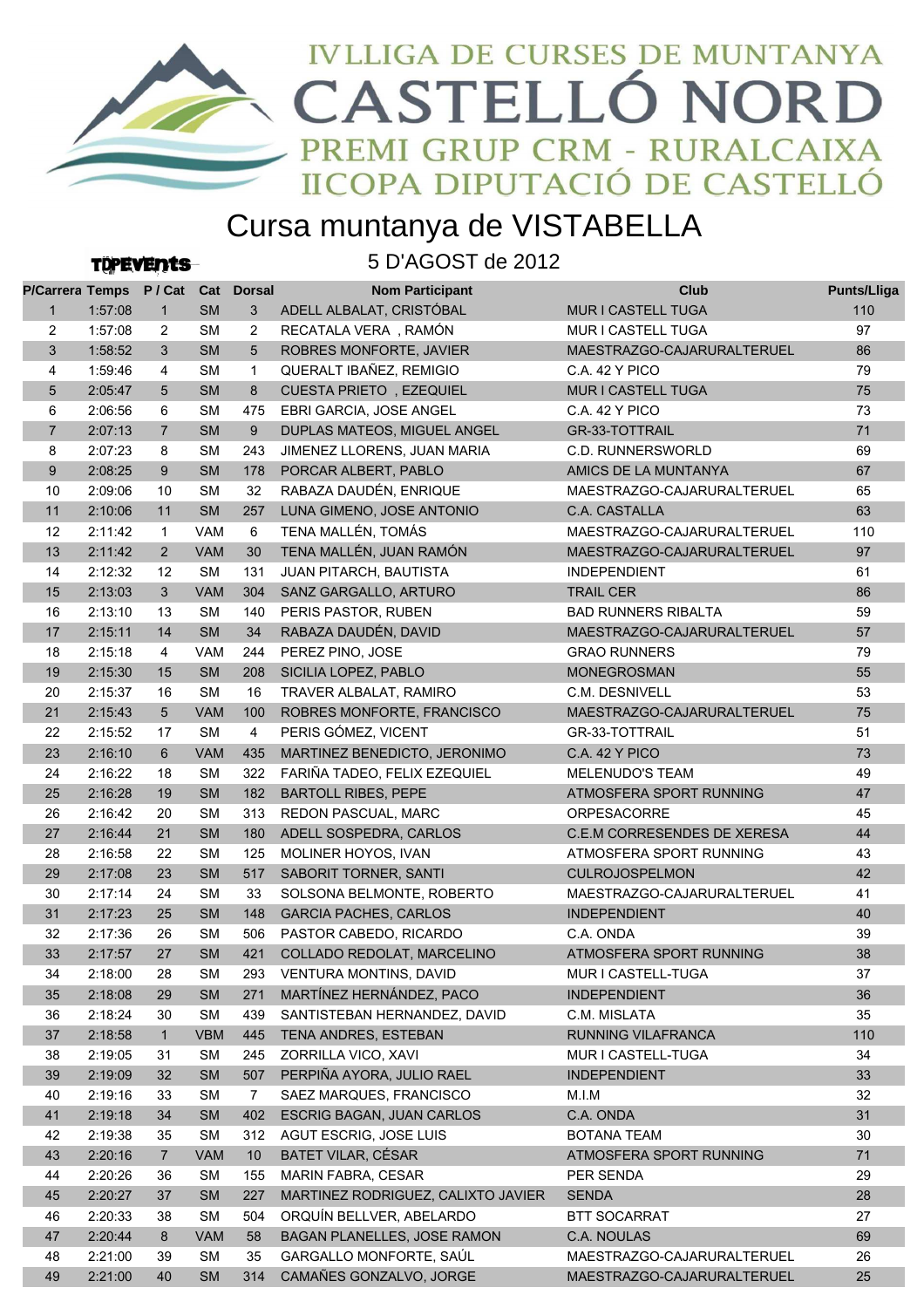| 50       | 2:21:35            | 2                 | VBM             | 345       | MARTINEZ LOPEZ, JOSE                       | U.A.C.                                         | 97             |
|----------|--------------------|-------------------|-----------------|-----------|--------------------------------------------|------------------------------------------------|----------------|
| 51       | 2:21:40            | 9                 | <b>VAM</b>      | 526       | TENA AZNAR, ENRIQUE                        | RUNNIG VILLAFRANCA                             | 67             |
| 52       | 2:21:51            | 41                | <b>SM</b>       | 411       | ROVIRA VINUESA, IVAN                       | SALTA-RIBES                                    | 24             |
| 53       | 2:22:21            | 42                | <b>SM</b>       | 579       | LOPEZ AHICART, XAVIER                      | <b>GRAO RUNNERS</b>                            | 23             |
| 54       | 2:23:09            | 3                 | <b>VBM</b>      | 52        | SEGARRA I FONT, JOSEP LLUIS                | C.A. VALL D'UIXÓ                               | 86             |
| 55       | 2:23:12            | $\overline{4}$    | <b>VBM</b>      | 264       | BERNAU DE PEDRO, MIGUEL ENRIQUE            | <b>CORRELOCOS</b>                              | 79             |
| 56       | 2:23:18            | 10                | <b>VAM</b>      | 199       | MATARREDONA SANTONJA, RAFA                 | POC A POC ALCOI                                | 65             |
| 57       | 2:23:21            | 43                | <b>SM</b>       | 242       | <b>GARCIA ANTONI, RAFA</b>                 | C.M. ROTIPET                                   | 22             |
| 58       | 2:23:38            | 44                | <b>SM</b>       | 282       | MARCO MOLÉS, ADOLF                         | ALQUERIES RUNNING                              | 21             |
| 59       | 2:23:40            | 11                | <b>VAM</b>      | 586       | PRADES MAS, ROBERTO                        | RUNNING VILAFRANCA                             | 63             |
| 60       | 2:23:47            | 45                | <b>SM</b>       | 17        | <b>GARGALLO GUAL, ELADI</b>                | C.M. VISTABELLA                                | 20             |
| 61       | 2:24:14            | 12                | <b>VAM</b>      | 86        | CONEJOS BOU, JULIO                         | C.A. ONDA                                      | 61             |
| 62       | 2:25:06            | 46                | <b>SM</b>       | 133       | CORREDOR MOLINER, MIGUEL                   | <b>TREPA CASTELLET</b>                         | 19             |
| 63       | 2:25:26            | 47                | <b>SM</b>       | 240       | DIAZ-TENDERO SANCHO, HECTOR                | C.A. XILXES                                    | 18             |
| 64       | 2:25:33            | 13                | <b>VAM</b>      | 96        | SALES RIPOLL, JULIO MANUEL                 | G.M.C.                                         | 59             |
| 65       | 2:26:26            | 48                | <b>SM</b>       | 381       | MORENO MINGULLAN, JOSE MIGUEL              | <b>ORPESACORRE</b>                             | 17             |
| 66       | 2:26:31            | 49                | <b>SM</b>       | 190       | CATALA OLMOS, HECTOR                       | MUR I CASTELL-TUGA                             | 16             |
| 67       | 2:26:31            | 50                | <b>SM</b>       | 218       | MARTINEZ CASTELLANOS, KIKE                 | MUR I CASTELL - TUGA                           | 15             |
| 68       | 2:26:50            | 51                | <b>SM</b>       | 219       | ACAMER REL, JOSE CARLOS                    | C.A. LA VALL DE SEGO                           | 14             |
| 69       | 2:26:55            | 52                | <b>SM</b>       | 185       | <b>ESCRIG GASCH, JAVIER</b>                | <b>BOTANA TEAM</b>                             | 13             |
| 70       | 2:26:56            | 53                | <b>SM</b>       | 132       | ROIG RODRIGUEZ, VICENTE                    | <b>TRIATLO BASILISCUS</b>                      | 12             |
| 71       | 2:27:17            | 54                | <b>SM</b>       | 429       | ZORRILLA VICO, ANTONIO                     | MUR I CASTELL-TUGA                             | 11             |
| 72       | 2:27:23            | 55                | <b>SM</b>       | 22        | APARICI IBAÑEZ, JOSE RAMON                 | MUR I CASTELL-TUGA                             | 10             |
| 73       | 2:27:25            | 56                | SM              | 153       | TRAVER VIDAL, SANTIAGO                     | AMICS DE LA MUNTANYA                           | 9              |
| 74       | 2:27:36            | 57                | <b>SM</b>       | 288       | GIMENO SALA, DAVID                         | C.A. BERNIA                                    | 8              |
| 75       | 2:27:42            | 14                | <b>VAM</b>      | 515       | ROIG MONFORT, VTE ALFONSO                  | RUNNING VILAFRANCA                             | 57             |
| 76       | 2:28:16            | 58                | SM              | 134       | OBRERO CATALAN, DIEGO                      | <b>INDEPENDIENT</b>                            | 7              |
| 77       | 2:28:18            | 15                | <b>VAM</b>      | 59        |                                            | ATMOSFERA SPORT RUNNING                        | 55             |
|          |                    |                   | <b>SM</b>       |           | BENEGÉS GALLÉN, JESUS                      |                                                |                |
| 78       | 2:29:04            | 59                |                 | 256       | MARCO SANCHIS, ANTONIO                     | TRISAB.ORG                                     | 6              |
| 79<br>80 | 2:29:04            | 60                | SM<br><b>SM</b> | 270       | <b>MARCO SANCHIS, RAFA</b>                 | TRISAB.ORG<br>ATMOSFERA SPORT RUNNING          | 5              |
|          | 2:29:30            | 61                | <b>SF</b>       | 152<br>11 | APARICIO VAYO, MARTIN                      |                                                | 4              |
| 81<br>82 | 2:29:39<br>2:29:40 | $\mathbf{1}$<br>2 | <b>SF</b>       | 12        | SOS MELIA, SILVIA<br>CABEDO SERRANO, PATRY | <b>GR-33 TOTTRAIL</b><br><b>GR-33 TOTTRAIL</b> | 110<br>97      |
| 83       | 2:29:47            | $5^{\circ}$       | <b>VBM</b>      | 561       | JUAN NEBOT, MANUEL                         | <b>ATLETISME VILA-REAL</b>                     | 75             |
| 84       | 2:29:49            | 16                | VAM             | 379       | LOPEZ EDO, ANTOLIN                         | ANFIBIOS                                       | 53             |
| 85       | 2:29:57            | 62                | <b>SM</b>       | 434       | LOPEZ MORENO, JULIO                        | ATMOSFERA SPORT RUNNING                        | 3              |
|          |                    |                   | <b>SM</b>       |           | CALERO SANCHEZ, JUAN BAUTISTA              | PEÑA EL COYOTE                                 | $\overline{2}$ |
| 86       | 2:30:34            | 63                |                 | 286<br>93 |                                            |                                                |                |
| 87       | 2:30:41            | 17                | <b>VAM</b>      |           | PINILLA BELLES, ENRIQUE                    | C.E.M. SALTA-RIBES                             | 51             |
| 88       | 2:30:57            | 64                | <b>SM</b>       | 441       | PLA RICO, JOSE MARIA                       | ARTANA AMUNT I AVALL                           | 1              |
| 89       | 2:31:09            | 18                | <b>VAM</b>      | 248       | MORENO DOMINGUEZ, CARLOS                   | <b>CRONOS RUN</b>                              | 49             |
| 90       | 2:31:24            | 19                | <b>VAM</b>      | 90        | MARCO PASTOR, XIMO                         | <b>C.M. DESERT AMUNT</b>                       | 47             |
| 91       | 2:31:24            | 65                | <b>SM</b>       | 397       | TOMAS BUESO, FERNANDO                      | <b>C.M. DESERT AMUNT</b>                       | $\mathbf{1}$   |
| 92       | 2:32:07            | 66                | <b>SM</b>       | 18        | <b>GARGALLO GUAL, LOREN</b>                | C.M. VISTABELLA                                | 1              |
| 93       | 2:32:28            | 20                | <b>VAM</b>      | 276       | OLUCHA MONFORT, VICENTE                    | C.A. ONDA                                      | 45             |
| 94       | 2:32:38            | 21                | <b>VAM</b>      | 354       | FORES NAVARRO, JUAN LUIS                   | <b>INDEPENDIENT</b>                            | 44             |
| 95       | 2:32:47            | 22                | <b>VAM</b>      | 56        | <b>GOZALBO FERRER, AGUSTIN</b>             | C.A. ONDA                                      | 43             |
| 96       | 2:32:54            | 6                 | <b>VBM</b>      | 446       | ALBALAT SANTOLARIA, JORGE                  | C.A. ONDA                                      | 73             |
| 97       | 2:33:31            | 67                | SM              | 471       | COLOMER ALCON, FERNANDO                    | <b>INDEPENDIENT</b>                            | $\mathbf{1}$   |
| 98       | 2:34:32            | 23                | VAM             | 448       | PEINADO ESCOBAR, ANTONIO                   | ATMOSFERA SPORT RUNNING                        | 42             |
| 99       | 2:34:38            | $\overline{7}$    | <b>VBM</b>      | 444       | REDON QUIXAL, OCTAVIO                      | ORPESACORRE                                    | 71             |
| 100      | 2:34:38            | 68                | <b>SM</b>       | 520       | SALVADOR VICENTE, JOSE                     | MAESTRAZGO-CAJARURALTERUEL                     | 1              |
| 101      | 2:34:54            | 24                | VAM             | 87        | <b>IGLESIAS NEBOT, JUAN JOSE</b>           | <b>C.A. 42 Y PICO</b>                          | 41             |
| 102      | 2:35:00            | 69                | <b>SM</b>       | 385       | BELTRAN VIDAL, JAIME                       | C.M. BENASSAL                                  | 1              |
| 103      | 2:35:21            | 70                | <b>SM</b>       | 159       | CARBONELL SANCHIS, RICARDO                 | C.M. VISTABELLA                                | $\mathbf{1}$   |
| 104      | 2:35:36            | 71                | SM              | 181       | ALARCON GARCIA, MANUEL                     | ATMOSFERA SPORT RUNNING                        | 1              |
| 105      | 2:35:41            | 25                | <b>VAM</b>      | 454       | SAURA TRAVER, ERNESTO                      | <b>INDEPENDIENT</b>                            | 40             |
| 106      | 2:36:02            | 72                | <b>SM</b>       | 251       | VALLS FERNANDEZ, EMILIO                    | A.E ALCANAR                                    | 1              |
| 107      | 2:36:09            | 26                | <b>VAM</b>      | 235       | BESER GASCÓN, FERNANDO                     | MAESTRAZGO-CAJARURALTERUEL                     | 39             |
| 108      | 2:36:23            | 73                | <b>SM</b>       | 333       | PUCHOL TORNER, PACO                        | <b>INDEPENDIENT</b>                            | $\mathbf{1}$   |
| 109      | 2:36:29            | 27                | <b>VAM</b>      | 228       | BARRACHINA BARREDA, DAVID                  | <b>FRUTINTER</b>                               | 38             |
| 110      | 2:36:43            | 74                | <b>SM</b>       | 486       | GARCIA CANO, JOSE ANTONIO                  | AMICS DEL CLOT                                 | 1              |
| 111      | 2:36:48            | 28                | <b>VAM</b>      | 206       | OQUENDO SAEZ, JESUS                        | C.A. NOULAS                                    | 37             |
| 112      | 2:37:07            | 29                | VAM             | 474       | DOLS SEGURA, JOSE                          | RUNNING CASTELLÓ                               | 36             |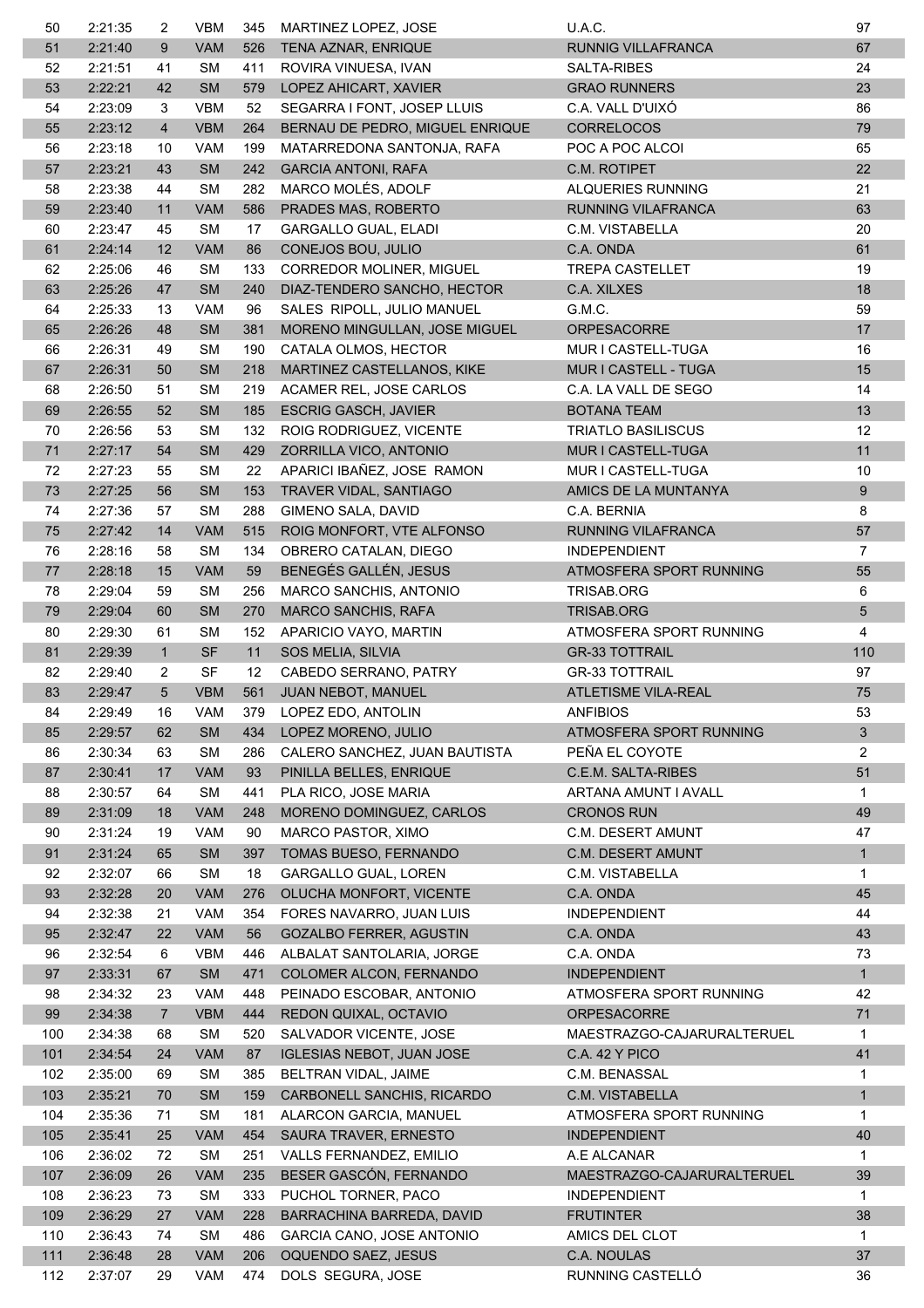| 113        | 2:37:39 | 75           | <b>SM</b>  | 220 | VALLÉS ANDRÉS, FELIPE             | <b>FEDME</b>               | $\mathbf{1}$                 |
|------------|---------|--------------|------------|-----|-----------------------------------|----------------------------|------------------------------|
| 114        | 2:37:48 | 76           | <b>SM</b>  | 418 | PEREZ FON - CAIÑA, PATRICIO       | NATURARUNNING CLUB         | 1                            |
| 115        | 2:37:51 | 77           | <b>SM</b>  | 200 | CASTELLO BERBEGAL, CESAR          | C.A. CASTALLA              | $\mathbf{1}$                 |
| 116        | 2:38:27 | 78           | <b>SM</b>  | 311 | SANCHEZ CRUZ, JAVIER              | <b>INDEPENDIENT</b>        | 1                            |
| 117        | 2:39:12 | 79           | <b>SM</b>  | 331 | <b>MARTINEZ BAUSA, SERGI</b>      | C.M. LA PEDRERA            | $\mathbf{1}$                 |
| 118        | 2:39:20 | 80           | <b>SM</b>  | 255 | <b>GARCIA BORDERA, FRANCISCO</b>  | INNOVANT-UMBRAL ANAEROBICO | 1                            |
| 119        | 2:39:44 | 81           | <b>SM</b>  | 430 | ROYO MARGARIT, ALBERT             | C.M. LA PEDRERA            | $\mathbf{1}$                 |
| 120        | 2:39:48 | 82           | <b>SM</b>  | 511 | RENAU GOMEZ, AGUSTIN              | <b>XIVECA TRAIL</b>        | 1                            |
| 121        | 2:40:10 | 30           | <b>VAM</b> | 92  | <b>TRILLES GIL, VICTOR</b>        | ATMOSFERA SPORT RUNNING    | 35                           |
| 122        | 2:40:10 | 83           | <b>SM</b>  | 587 | VALERO FLORES, MODESTO            | ATMOSFERA SPORT RUNNING    | 1                            |
| 123        | 2:40:11 | 84           | <b>SM</b>  | 455 | ALBERT BARREDA, ENRIQUE           | RUNNING CASTELLÓ           | $\mathbf{1}$                 |
| 124        | 2:40:23 | 31           | <b>VAM</b> | 371 | JODAR GALLARDO, MARIO             | <b>INDEPENDIENT</b>        | 34                           |
| 125        | 2:40:42 | 85           | <b>SM</b>  | 393 | APARICIO CASAÑ, ALEXTONI          | TRANSYACO-PALASIET         | $\mathbf{1}$                 |
| 126        | 2:40:43 | 86           | <b>SM</b>  | 126 | GUILLAMON CUCALA, JAVI            | AMIC DE LES CURSES ALCALA  | 1                            |
| 127        | 2:40:47 | 87           | <b>SM</b>  | 309 | FORNER SOSPEDRA, CARLOS           | <b>INDEPENDIENT</b>        | 1                            |
| 128        | 2:40:49 | 3            | <b>SF</b>  | 13  | BARREDA QUEROL, ESTEFANÍA         | MAESTRAZGO-CAJARURALTERUEL | 86                           |
| 129        | 2:40:52 | 32           | <b>VAM</b> | 489 | <b>GOMEZ AGUILAR, MANUEL</b>      | C.C. INSENSATOS            | 33                           |
| 130        | 2:41:31 | 88           | <b>SM</b>  | 317 | PASTOR MUEDRA, JOSEP VICENT       | <b>INDEPENDIENT</b>        | 1                            |
| 131        | 2:41:52 | 89           | <b>SM</b>  | 113 | LLORACH NERI, FELIPE              | <b>INDEPENDIENT</b>        | $\mathbf{1}$                 |
| 132        | 2:42:07 | 8            | <b>VBM</b> | 50  | LLORENS MONTAÑES, VICENTE         | <b>EVASION RUNNING</b>     | 69                           |
| 133        | 2:42:31 | 90           | <b>SM</b>  | 184 | RUÉREZ REVERTÉ, ADRIÀ             | <b>INDEPENDIENT</b>        | $\mathbf{1}$                 |
| 134        | 2:42:48 | 9            | <b>VBM</b> | 231 | REULA LLOPIS, JOSE LUIS           | <b>RUNNING CABANES</b>     | 67                           |
| 135        | 2:43:22 | 91           | <b>SM</b>  | 118 | REDON MARTINEZ, GONZALO           | <b>ROCK &amp; RUNNING</b>  | $\mathbf{1}$                 |
| 136        | 2:43:22 | 92           | <b>SM</b>  | 510 | PUIG FERRANDO, LUIS MIGUEL        | C.M. BENASSAL              | 1                            |
| 137        | 2:43:31 | 93           | <b>SM</b>  | 105 | <b>ISERTE VILAR, JOSÉ LUIS</b>    | <b>INDEPENDIENT</b>        | $\mathbf{1}$                 |
| 138        | 2:43:58 | 94           | <b>SM</b>  | 326 | DIACONU, MARIAN                   | C.M. LA PEDRERA            | 1                            |
| 139        | 2:43:59 | 33           | <b>VAM</b> | 101 | CLAUSELL AZNAR, LUIS DOMINGO      | MUR I CASTELL-TUGA         | 32                           |
| 140        | 2:44:02 | 95           | <b>SM</b>  | 528 | TORREPEQUEÑA MARZÁ, ALBERTO       | RUNNING CASTELLÓ           | $\mathbf{1}$                 |
| 141        | 2:44:05 | 96           | <b>SM</b>  | 522 | SAPIÑA SILLA, JUAN                | C.E.M. ESCALADA DEL PUIG   | $\mathbf{1}$                 |
| 142        | 2:44:12 | 97           | <b>SM</b>  | 476 | EDO HUGUET, JOSE VICENTE          | C.M. ROTIPET               | 1                            |
| 143        | 2:44:13 | 34           | <b>VAM</b> | 66  | PORCAR VIDAL, RAFAEL              | <b>LES COVES</b>           | 31                           |
| 144        | 2:44:50 | 98           | <b>SM</b>  | 289 | SORIA MESAS, JOSE MANUEL          | <b>BETXI RUNNERS</b>       | 1                            |
| 145        | 2:44:52 | 99           | <b>SM</b>  | 213 | GIL GIL, VICTOR                   | <b>TRIATLO BASILISCUS</b>  | $\mathbf{1}$                 |
| 146        | 2:45:16 | 100          | <b>SM</b>  | 19  | TENA SALVADOR, MIGUEL             | C.M. VISTABELLA            | $\mathbf{1}$                 |
| 147        | 2:45:31 | 101          | ${\sf SM}$ |     | 225 GÓMEZ BARRIOS, JAVIER         | C.D. RUNNERSWORLD          | $\mathbf{1}$                 |
| 148        | 2:45:31 | 102          | <b>SM</b>  | 469 | CERVANTES COSTA, CARLOS           | C.D. RUNNERSWORLD          | 1                            |
| 149        | 2:46:01 | 35           | <b>VAM</b> | 204 | UREÑA CONTRERAS, ÁNGEL            | A.D. PINDARO               | 30                           |
| 150        | 2:46:03 | 36           | <b>VAM</b> | 236 | FIBLA REVERTER, HERMINI           | A.E. ALCANAR               | 29                           |
| 151        | 2:46:18 | 37           | <b>VAM</b> | 450 | FERRER CODINA, JOSE JULIO         | "GOLUTS"                   | 28                           |
| 152        | 2:46:30 | 103          | <b>SM</b>  | 330 | RUBIOS PALMERA, SERGIO            | <b>INDEPENDIENT</b>        | $\mathbf{1}$                 |
| 153        | 2:46:34 | 38           | <b>VAM</b> | 29  | <b>GARCIA GARCIA, JUAN MANUEL</b> | A.G. ABEURALL              | 27                           |
| 154        | 2:46:36 | 104          | <b>SM</b>  | 167 | APARICI VILAR, HECTOR             | <b>GRAO RUNNERS</b>        | 1                            |
| 155        | 2:46:36 | 105          | <b>SM</b>  | 456 | ALBERT IBAÑEZ, CARLOS             | <b>BTT SOCARRAT</b>        | $\mathbf{1}$                 |
| 156        | 2:46:38 | 106          | <b>SM</b>  | 239 | MARTÍNEZ BOSCH, MIGUEL ÁNGEL      | C.A. PUÇOL                 | 1                            |
| 157        | 2:46:42 | 39           | <b>VAM</b> | 425 | HERNANDEZ ASPAS, MANUEL           | <b>MIS JUEVES</b>          | 26                           |
| 158        | 2:46:46 | 4            | <b>SF</b>  | 254 | DOMÈNECH MARTÍNEZ, AITANA         | MAESTRAZGO-CAJARURALTERUEL | 79                           |
| 159        | 2:46:52 | $\mathbf{1}$ | <b>VAF</b> | 157 | LOPEZ MATA, MARIA                 | <b>CXM VALENCIA</b>        | 110                          |
| 160        | 2:47:18 | 40           | <b>VAM</b> | 449 | PASCUAL VILLALBA, GUILLERMO       | ATMOSFERA SPORT RUNNING    | 25                           |
| 161        | 2:47:26 | 107          | <b>SM</b>  | 137 | TOMAS GIMENO, SERGI               | C.M. VISTABELLA            | $\mathbf{1}$                 |
| 162        | 2:47:42 | 108          | <b>SM</b>  | 438 | GARCIA GARCIA, MANOLO             | ARTANA AMUNT I AVALL       | 1                            |
|            | 2:47:42 | 109          | <b>SM</b>  | 280 | PERIS RAMOS, CARLES               | <b>ALQUERIES RUNNING</b>   |                              |
| 163<br>164 | 2:47:48 | 110          | <b>SM</b>  | 290 | RODENAS NIETO, CARLOS             | <b>INDEPENDIENT</b>        | $\mathbf{1}$<br>$\mathbf{1}$ |
|            |         | 41           | <b>VAM</b> | 103 | CARRATALA ROGLA, JOSE VICENTE     | C.M. AT-ZENET              | 24                           |
| 165        | 2:48:01 |              | <b>SM</b>  | 144 | FERRÚS SIMÓ, JOSE LUIS            | C.M. BOTAMARGES            | 1                            |
| 166        | 2:48:21 | 111          |            |     |                                   |                            |                              |
| 167        | 2:48:35 | 42           | <b>VAM</b> | 84  | <b>GALLEGO FERRER, ANGEL</b>      | MAESTRAZGO-CAJARURALTERUEL | 23                           |
| 168        | 2:48:39 | 43           | <b>VAM</b> | 26  | CHAPARRO SANTOS, JOSE             | <b>INDEPENDIENT</b>        | 22                           |
| 169        | 2:48:43 | 44           | <b>VAM</b> | 216 | SEGARRA SANCHEZ, MIGUEL ANGEL     | C.A. VALL D'UIXÓ           | 21                           |
| 170        | 2:48:47 | 2            | <b>VAF</b> | 15  | FERRERES SEBASTIA, MARIA ELENA    | <b>UEC TORTOSA</b>         | 97                           |
| 171        | 2:48:56 | 45           | <b>VAM</b> | 368 | SANAHUJA GARCIA, RAFAEL           | <b>INDEPENDIENT</b>        | 20                           |
| 172        | 2:49:01 | 46           | <b>VAM</b> | 60  | MUÑOZ TUÑON, JUAN                 | LA CERVEZA ES ALEGRIA      | 19                           |
| 173        | 2:49:46 | 112          | <b>SM</b>  | 238 | MARTINEZ GOMARIZ, GUSTAVO         | C.A. PUÇOL                 | $\mathbf{1}$                 |
| 174        | 2:49:59 | 113          | <b>SM</b>  | 389 | TRENZANO PELLICER, JAVIER         | ATMOSFERA SPORT RUNNING    | 1                            |
| 175        | 2:50:00 | 114          | <b>SM</b>  | 31  | COLAS SORIANO, ALFONSO            | <b>C.D. ES POSIBLE</b>     | $\mathbf{1}$                 |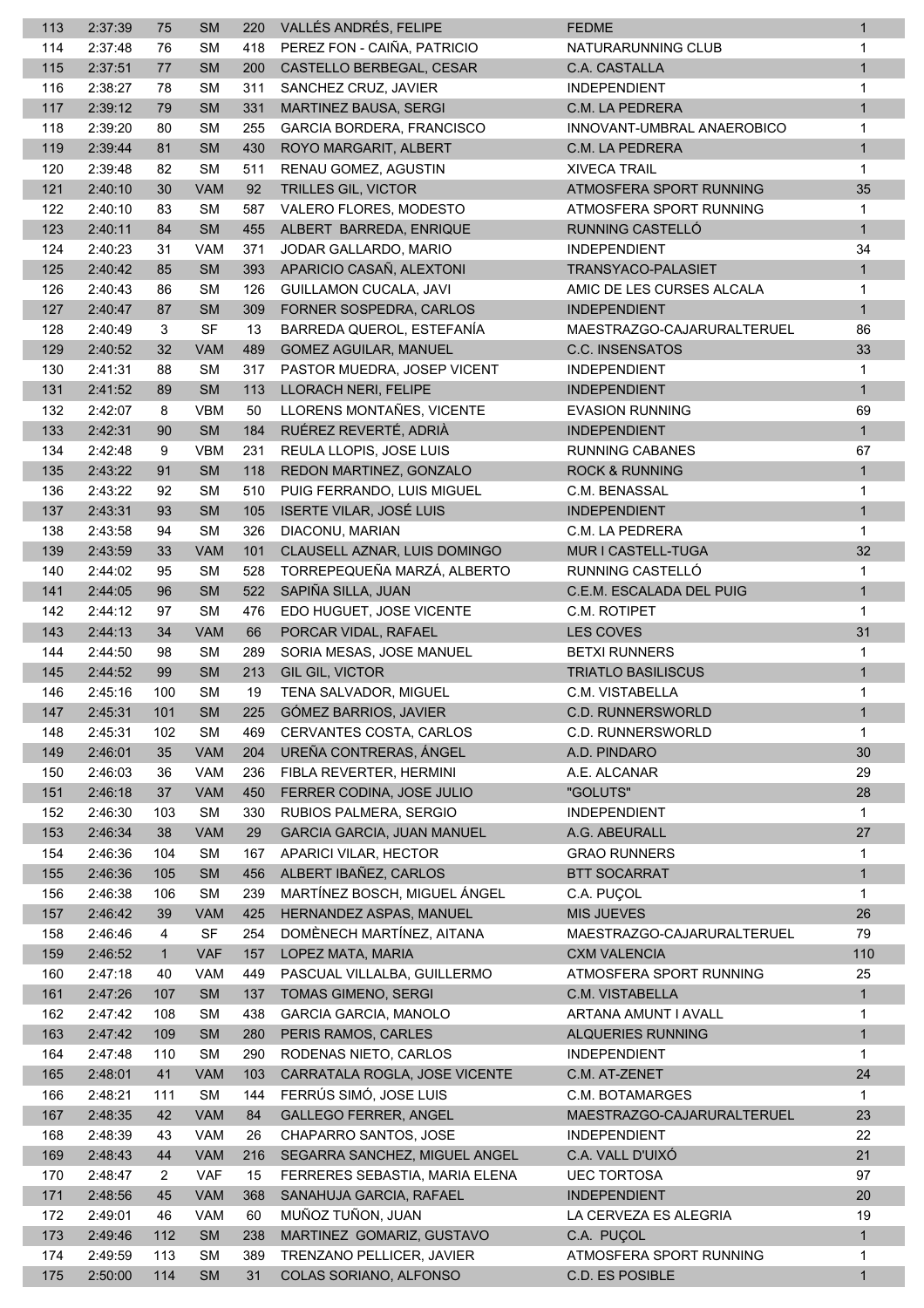| 176        | 2:50:11            | 47             | <b>VAM</b>              | 303        | CENTELLES ISERTE, FRANCISCO                | C.M. AT-ZENET                   | 18                      |
|------------|--------------------|----------------|-------------------------|------------|--------------------------------------------|---------------------------------|-------------------------|
| 177        | 2:50:20            | 48             | <b>VAM</b>              | 307        | MOLINER GIMENO, JUANJO                     | <b>INDEPENDIENT</b>             | 17                      |
| 178        | 2:50:24            | 115            | <b>SM</b>               | 143        | CREMADES MAÑÓ, SANTIAGO                    | C.M. BOTAMARGES                 | $\mathbf{1}$            |
| 179        | 2:50:38            | 49             | <b>VAM</b>              | 74         | URQUIZU MEJOAS, JUAN MANUEL                | MAESTRAZGO-CAJARURALTERUEL      | 16                      |
| 180        | 2:50:54            | 50             | <b>VAM</b>              | 366        | PALLARES MORATALLA, VICENTE                | C.C. SENGLARS                   | 15                      |
| 181        | 2:51:01            | 116            | <b>SM</b>               | 324        | TERUEL GARCÍA, LUIS                        | C.A. CASTALLA                   | 1                       |
| 182        | 2:51:47            | 51             | <b>VAM</b>              | 104        | FLOR IBÁÑEZ, JOSE ANTONIO                  | RUNNING CASTELLÓ                | 14                      |
| 183        | 2:52:12            | 52             | <b>VAM</b>              | 54         | VILAR GONZALEZ, DANIEL                     | <b>INDEPENDIENT</b>             | 13                      |
| 184        | 2:52:34            | 117            | <b>SM</b>               | 396        | VIDAL GIL, JOSE MIGUEL                     | C.M. AT-ZENET                   | $\mathbf{1}$            |
| 185        | 2:52:46            | 53             | <b>VAM</b>              | 265        | MORENO DE LA HOZ, JOSE MANUEL              | <b>INDEPENDIENT</b>             | 12                      |
| 186        | 2:53:01            | 118            | <b>SM</b>               | 533        | VINUESA LLORACH, VICENT                    | <b>BENICARLÓ</b>                | 1                       |
| 187        | 2:53:01            | 119            | <b>SM</b>               | 496        | LORES PEÑA, JORDI                          | <b>BENICARLÓ</b>                | $\mathbf{1}$            |
| 188        | 2:53:10            | 120            | <b>SM</b>               | 169        | ROVIRA MONFORT, MELCHOR                    | C.M. AT-ZENET                   | 1                       |
| 189        | 2:53:15            | 121            | <b>SM</b>               | 419        | <b>ESCRIG COLOMER, OTILIO</b>              | <b>C.C. SENGLARS</b>            | $\mathbf{1}$            |
| 190        | 2:53:26            | 122            | <b>SM</b>               | 194        | <b>BOU ALOS, BERNARDO</b>                  | <b>INDEPENDIENT</b>             | 1                       |
| 191        | 2:53:28            | 54             | <b>VAM</b>              | 516        | RUBIO CASALTA, VALENTIN                    | C.A. ONDA                       | 11                      |
| 192        | 2:53:55            | 123            | <b>SM</b>               | 395        | OLUCHA ESCRIG, IVAN                        | <b>INDEPENDIENT</b>             | 1                       |
| 193        | 2:53:59            | 55             | <b>VAM</b>              | 89         | ALVARO, MIGUEL                             | <b>INDEPENDIENT</b>             | 10                      |
| 194        | 2:54:04            | 124            | <b>SM</b>               | 321        | BEL QUERALT, RAMON                         | A.E. ALCANAR                    | 1                       |
| 195        | 2:54:16            | 56             | VAM                     | 80         | TROYANO PINO, PEDRO                        | <b>INDEPENDIENT</b>             | 9                       |
| 196        | 2:54:21            | 5              | <b>SF</b>               | 192        | CHAVELI PERIS, ALICIA                      | S.A.M                           | 75                      |
| 197        | 2:54:24            | 125            | <b>SM</b>               | 480        | ESTEVE ROBLES, JOSE ENRIQUE                | <b>INDEPENDIENT</b>             | $\mathbf{1}$            |
| 198        | 2:54:30            | 57             | <b>VAM</b>              | 191        | VILA PIERA, SERGIO                         | S.A.M                           | 8                       |
| 199        | 2:54:41            | 126            | <b>SM</b>               | 557        | PEREZ MARTINEZ, VICENTE                    | <b>INDEPENDIENT</b>             | $\mathbf{1}$            |
| 200        | 2:54:44            | 58             | <b>VAM</b>              | 465        | CARSI LERMA, ANTONIO JOSE                  | <b>INDEPENDIENT</b>             | $\overline{7}$          |
| 201        | 2:55:04            | 59             | <b>VAM</b>              | 226        | ESPINOSA, JORDI                            | <b>INDEPENDIENT</b>             | 6                       |
| 202        | 2:55:21            | 127            | <b>SM</b>               | 483        | <b>FERRERES COLL, MIQUEL</b>               | CER LA SÈNIA                    | $\mathbf 1$             |
| 203        | 2:55:23            | 60             | <b>VAM</b>              | 537        | MIRALLES BELTRAN, JAVIER                   | <b>INDEPENDIENT</b>             | 5                       |
| 204        | 2:55:28            | 10             | <b>VBM</b>              | 57         | VIZCARRO CASTILLO, JUAN SALVADOR           | SERRA D'IRTA PEÑÍSCOLA          | 65                      |
| 205        | 2:55:42            | 11             | <b>VBM</b>              | 49         | PEREZ YESTE, JOSE RAMON                    | RUNNING CASTELLÓ                | 63                      |
| 206        | 2:55:45            | 128            | <b>SM</b>               | 404        | GIL SANCHEZ, MANUEL                        | <b>GRAO RUNNERS</b>             | 1                       |
| 207        | 2:56:05            | 129            | <b>SM</b>               | 24         | NÚÑEZ ARMERO, VIRGILIO                     | <b>LOS LASTRES</b>              | $\mathbf{1}$            |
| 208        | 2:56:05            | 130            | <b>SM</b>               | 151        | SAN MATEO TRILLES, QUICO                   | <b>BAD RUNNERS RIBALTA</b>      | 1                       |
| 209        | 2:56:05            | 61             | <b>VAM</b>              | 65         | ALBERTO BELTRAN, ALFONSO                   | <b>INDEPENDIENT</b>             | $\overline{\mathbf{4}}$ |
| 210        | 2:56:05            | 62             | <b>VAM</b>              | 98         | LOZANO PALAZON, JOSE                       | <b>INDEPENDIENT</b>             | 3                       |
| 211        | 2:56:07            | 131            | <b>SM</b>               | 111        | <b>IGLESIAS NEBOT, ALBERTO</b>             | <b>C.A. 42 Y PICO</b>           | $\mathbf{1}$            |
| 212        | 2:56:21            | 132            | <b>SM</b>               | 436        | PLANELLES MUñOZ. ALFONSO                   | <b>CLINICA GRANELL</b>          | 1                       |
| 213        | 2:56:29            | 133            | <b>SM</b>               | 172        | FERRERES MATEU, DAVID                      | A.M. EL TURMELL-XERT            | $\mathbf{1}$            |
| 214        | 2:56:40            | 63             | <b>VAM</b>              | 85         | RIPOLLES ROCA, JOSE MARIA                  | M.I.M                           | $\overline{2}$          |
| 215        | 2:56:56            | 12             | <b>VBM</b>              | 578        | ALFARO SORIA, JOSE MARIA                   | <b>INDEPENDENT</b>              | 61                      |
| 216        | 2:57:14            | 13             | <b>VBM</b>              | 40         | <b>GUINOT VICIANO, JAVIER</b>              | <b>BENICASSIM RUNNERS</b>       | 59                      |
| 217        | 2:57:24            | 134            | <b>SM</b>               | 252        | <b>GASPARIN CALVO, RAMON</b>               | MONTBIKE AMPOSTA                | $\mathbf{1}$            |
| 218        | 2:57:38            | 64             | <b>VAM</b>              | 541        | PELAEZ GARCIA, JOSE                        | <b>INDEPENDIENT</b>             | 1                       |
| 219        | 2:57:52            | 65             | <b>VAM</b>              | 198        | RODRÍGUEZ, CARLOS ALBERTO                  | DEPITECAN RUNNING TEAM          | $\mathbf{1}$            |
| 220        | 2:57:58            | 6              | SF                      | 383        | SANZ ANDREU, MERCHE                        | <b>INDEPENDIENT</b>             | 73                      |
| 221        | 2:58:08            | 135            | <b>SM</b>               | 415        | CORRALES TAMBORERO, DAVID                  | <b>INDEPENDIENT</b>             | $\mathbf{1}$            |
| 222        | 2:58:35            | 66             | <b>VAM</b>              | 491        | GUINEA PLANELLES, ALBERTO                  | M.I.M                           | 1                       |
| 223        | 2:58:37            | 136            | SM                      | 551        | BARBERA GARCIA, OSCAR                      | <b>PLUSXPORT</b>                | $\mathbf{1}$            |
| 224        | 2:58:58            | 67             | <b>VAM</b>              | 498        | MATA HUERTAS, ANTONIO                      | CAPARRONES Y PIPARRAS           | $\mathbf{1}$            |
| 225        | 2:59:12            | 137            | <b>SM</b>               | 440        | RICARTE ANDIA, RAFA                        | A.D. PINDARO                    | $\mathbf{1}$            |
| 226        | 2:59:12            | 68             | <b>VAM</b>              | 205        | UREÑA CONTRERAS, JESUS                     | A.D. PINDARO                    | 1                       |
|            |                    |                |                         |            |                                            |                                 | 57                      |
| 227<br>228 | 2:59:27<br>2:59:51 | 14<br>138      | <b>VBM</b><br><b>SM</b> | 353<br>268 | AHIS GAVALDA, VICENTE<br>AMAT MORENO, FRAN | <b>REFALGARI</b><br>EI A CORRER | 1                       |
|            |                    |                | <b>VAM</b>              | 367        | ALBIOL PEREZ, JOSE MANUEL                  | "GOLUTS"                        | $\mathbf{1}$            |
| 229        | 3:00:02            | 69             |                         |            |                                            |                                 |                         |
| 230        | 3:00:20            | 70             | <b>VAM</b>              | 358        | BERNAT SERVENT, JAUMET                     | C.M. AT-ZENET                   | 1                       |
| 231        | 3:00:24            | 139            | SM                      | 163        | <b>GUIA RUBIO, IVAN</b>                    | <b>RUNNING CABANES</b>          | $\mathbf{1}$            |
| 232        | 3:00:36            | 140            | SM                      | 139        | DEL RÍO LLORENS, CARLOS                    | <b>TEAM DINITIS</b>             | 1                       |
| 233        | 3:00:42            | 71             | <b>VAM</b>              | 382        | <b>TOSCA MARIN, CARLOS</b>                 | <b>INDEPENDIENT</b>             | $\mathbf{1}$            |
| 234        | 3:00:42            | 15             | <b>VBM</b>              | 519        | SALES BOIX, JOSE                           | C.M. DESNIVELL                  | 55                      |
| 235        | 3:00:44            | $\overline{7}$ | <b>SF</b>               | 461        | <b>BAS BELDA, ROSANA</b>                   | <b>INDEPENDIENT</b>             | 71                      |
| 236        | 3:00:47            | 8              | <b>SF</b>               | 278        | OSUNA GONZALEZ, BIENVE                     | DESPLOME ONDA                   | 69                      |
| 237        | 3:00:48            | 141            | <b>SM</b>               | 509        | POLES, RAUL                                | 42 Y PICO                       | $\mathbf{1}$            |
| 238        | 3:00:53            | 72             | <b>VAM</b>              | 315        | LOSTADO VICENTE, ALEJANDRO                 | C.A. LA VALL DE SEGO            | $\mathbf{1}$            |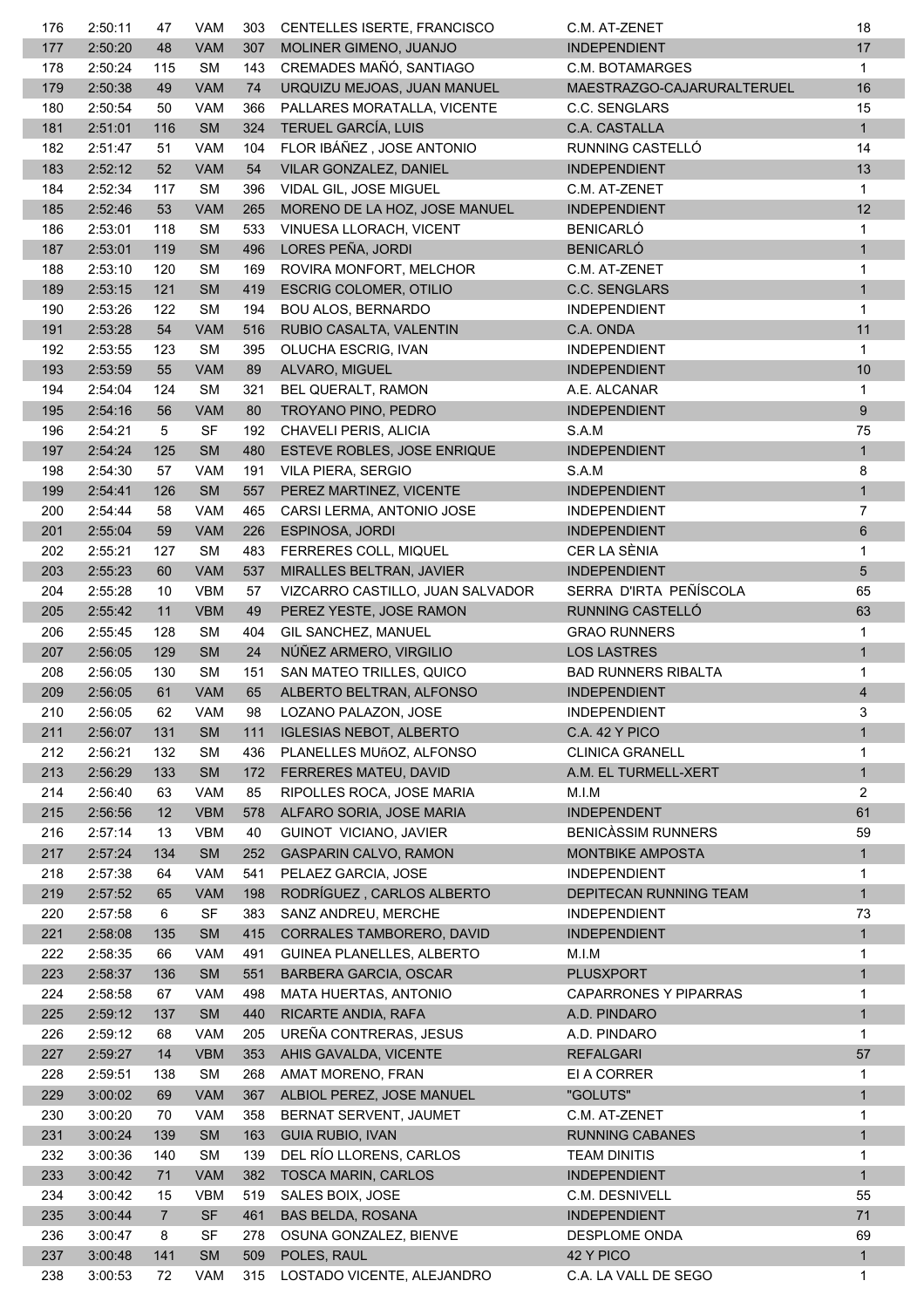| 239 | 3:00:59 | 142 | <b>SM</b>              | 556 | TORRALBA IRANZO, JOSE GREGORIO   | <b>INDEPENDIENT</b>           | $\mathbf{1}$ |
|-----|---------|-----|------------------------|-----|----------------------------------|-------------------------------|--------------|
| 240 | 3:01:03 | 16  | <b>VBM</b>             | 478 | ESTELLER ARIN, SANTIAGO          | <b>TRIATLO BASILISCUS</b>     | 53           |
| 241 | 3:01:04 | 143 | <b>SM</b>              | 479 | <b>ESTELLER SUBIRATS, CARLOS</b> | <b>BENICARLO</b>              | $\mathbf{1}$ |
| 242 | 3:01:24 | 73  | <b>VAM</b>             | 360 | SALVADOR MONFORT, ANTONIO        | C.M. VISTABELLA               | 1            |
| 243 | 3:01:26 | 74  | <b>VAM</b>             | 53  | YERBES BURGOS, JUAN              | <b>INDEPENDIENT</b>           | $\mathbf{1}$ |
| 244 | 3:01:31 | 75  | <b>VAM</b>             | 320 | OLIVA COLET, JOSEP MARIA         | CTRE AGRÍCOLA ST PAU D'ORDALI | 1            |
| 245 | 3:01:36 | 144 | <b>SM</b>              | 123 | DEL REY, EUSEBIO                 | <b>INDEPENDIENT</b>           | $\mathbf{1}$ |
| 246 | 3:01:42 | 76  | <b>VAM</b>             | 584 | , GABRIEL MOLAIXIM               | <b>INDEPENDIENT</b>           | $\mathbf{1}$ |
| 247 | 3:01:50 | 77  | <b>VAM</b>             | 536 | MARTI SEGARRA, JOAQUIN EMILIO    | EL SOLIVO                     | $\mathbf{1}$ |
| 248 | 3:01:55 | 145 | <b>SM</b>              | 260 | MACARIO SERRANO, ÁLVARO          | CLINICA FISIO. ÁLVARO MACARIO | $\mathbf{1}$ |
| 249 | 3:01:57 | 3   | <b>VAF</b>             | 75  | <b>GARCIA MONTERDE, JUANA</b>    | <b>INDEPENDIENT</b>           | 86           |
| 250 | 3:02:05 | 17  | <b>VBM</b>             | 43  | GUINOT VICIANO, VICENTE          | <b>BENICASSIM RUNNERS</b>     | 51           |
| 251 | 3:02:19 | 146 | <b>SM</b>              | 20  | <b>GIMENO BELLES, JOSE RAMON</b> | C.M. VISTABELLA               | $\mathbf{1}$ |
| 252 | 3:03:36 | 147 | <b>SM</b>              | 287 | ALBERT SORIA, ROBERTO            | <b>INDEPENDIENT</b>           | $\mathbf{1}$ |
| 253 | 3:03:41 | 18  | <b>VBM</b>             | 51  | GONZALEZ SOS, CARLOS             | C.M. LA PEDRERA               | 49           |
|     |         |     |                        |     |                                  | <b>INDEPENDIENT</b>           |              |
| 254 | 3:03:47 | 148 | <b>SM</b>              | 122 | NEBOT ROSAS, JUAN CARLOS         |                               | 1            |
| 255 | 3:03:48 | 78  | <b>VAM</b>             | 25  | FERNANDEZ RENE, VICTOR           | <b>BENICASSIM RUNNERS</b>     | $\mathbf{1}$ |
| 256 | 3:03:59 | 149 | <b>SM</b>              | 319 | SEGARRA SELMA, PACO              | C.A. SOLLANA                  | 1            |
| 257 | 3:04:01 | 150 | <b>SM</b>              | 390 | PIQUERAS SALAZAR, IGNACIO        | <b>INDEPENDIENT</b>           | $\mathbf{1}$ |
| 258 | 3:04:46 | 19  | <b>VBM</b>             | 45  | ESCOBEDO VILLAR, AGUSTIN         | <b>SENDERISME BETXI</b>       | 47           |
| 259 | 3:04:50 | 79  | VAM                    | 63  | <b>BELLES, ELISEU</b>            | <b>INDEPENDIENT</b>           | 1            |
| 260 | 3:04:51 | 20  | <b>VBM</b>             | 44  | TORRES PIQUER, JOSE JUAN         | <b>BETXI RUNNERS</b>          | 45           |
| 261 | 3:04:53 | 80  | <b>VAM</b>             | 76  | LUQUE GREGORIO, NICOLAS          | $P@$ KE                       | $\mathbf{1}$ |
| 262 | 3:04:55 | 151 | <b>SM</b>              | 482 | FERRER GALLEGO, PERE             | ARREA-LI BONA                 | $\mathbf{1}$ |
| 263 | 3:04:57 | 152 | <b>SM</b>              | 513 | RODRÍGUEZ AGUT, ALBERT           | <b>ARREA-LI BONA</b>          | $\mathbf{1}$ |
| 264 | 3:05:14 | 21  | <b>VBM</b>             | 349 | MARI AGUT, PERE                  | RUNNING CASTELLÓ              | 44           |
| 265 | 3:06:23 | 81  | <b>VAM</b>             | 550 | BENET SANCHEZ, CARLOS            | <b>PLUSXPORT</b>              | 1            |
| 266 | 3:06:47 | 4   | <b>VAF</b>             | 340 | MILIAN BIEL, SUSANA              | <b>INDEPENDIENT</b>           | 79           |
| 267 | 3:06:47 | 82  | <b>VAM</b>             | 373 | ARNAU TENA, JUAN ANTONIO         | <b>INDEPENDIENT</b>           | $\mathbf{1}$ |
| 268 | 3:07:03 | 153 | <b>SM</b>              | 328 | HEREDIA RAMOS, DAVID             | <b>INDEPENDIENT</b>           | $\mathbf{1}$ |
| 269 | 3:07:05 | 154 | <b>SM</b>              | 160 | FRANCES OLEAQUE, JORGE           | <b>INDEPENDIENT</b>           | $\mathbf{1}$ |
| 270 | 3:07:26 | 155 | <b>SM</b>              | 497 | MARTINEZ AZNAR, JOSE PASCUAL     | <b>INDEPENDIENT</b>           | $\mathbf 1$  |
| 271 | 3:07:30 | 22  | <b>VBM</b>             | 493 | JULIAN MARTI, MANUEL             | SERRA D'IRTA PEÑISCOLA        | 43           |
| 272 | 3:07:35 | 156 | <b>SM</b>              | 170 | <b>AGUT MEDALL, AARON</b>        | C.M. AT-ZENET                 | 1            |
| 273 | 3:07:36 | 157 | ${\sf SM}$             |     | 154 APARICI, VICENTE             | <b>BOTANA TEAM</b>            | $\mathbf{1}$ |
| 274 | 3:07:39 | 83  | VAM                    | 370 | ROCA MAURA, MIGUEL               | ATMOSFERA SPORT RUNNING       | 1            |
| 275 | 3:07:47 | 158 | <b>SM</b>              | 400 | MORCILLO BARBERA, CARLOS         | <b>TREPA CASTELLET</b>        | $\mathbf{1}$ |
| 276 | 3:07:53 | 84  | <b>VAM</b>             | 532 | <b>VILLAGRASA PIQUER, TEO</b>    | AMICS VOLTA TERME FONDEGUILLA | 1            |
| 277 | 3:07:57 | 85  | <b>VAM</b>             | 212 | ABARCA FALGAS, JOSE              | <b>CORRIOL XTREME</b>         | 1            |
| 278 | 3:07:59 | 23  | <b>VBM</b>             | 350 | MIRAVET GARCIA, ANTONIO          | <b>FAUSTO</b>                 | 42           |
| 279 | 3:08:03 | 159 | <b>SM</b>              | 141 | PELLICE I LLOPIS, ENRIC          | <b>CORRIOL XTREM</b>          | $\mathbf{1}$ |
| 280 | 3:08:18 | 9   | <b>SF</b>              | 335 | GIL NEBOT, ELIA                  | <b>INDEPENDIENT</b>           | 67           |
| 281 | 3:08:19 | 10  | <b>SF</b>              | 332 | RUBIO RENAU, MIRIAM              | <b>INDEPENDIENT</b>           | 65           |
| 282 | 3:08:21 | 86  | <b>VAM</b>             | 588 | BAUTISTA TUIXANS, FERNANDO       | <b>CELTIC SUBMARI</b>         | $\mathbf{1}$ |
| 283 | 3:08:30 | 87  | <b>VAM</b>             | 247 | MORENO DOMINGUEZ, MIGUEL ANGEL   | <b>CRONOS RUN</b>             | 1            |
| 284 | 3:08:42 | 5   | <b>VAF</b>             | 487 | <b>GARCIA MARTINEZ, PILI</b>     | <b>ALCORA</b>                 | 75           |
| 285 | 3:09:09 | 88  | <b>VAM</b>             | 534 | ZARAGOZA GARCIA, JOSE AMABLE     | <b>DESERT AMUNT</b>           | 1            |
|     |         |     |                        |     |                                  |                               |              |
| 286 | 3:09:11 | 11  | <b>SF</b>              | 414 | CAMBRONERO DOMINGUEZ, IRACEMA    | <b>INDEPENDIENT</b>           | 63           |
| 287 | 3:09:28 | 160 | <b>SM</b><br><b>SM</b> | 110 | MARCO ESTELLES, HILARIO          | C.A. XILXES                   | $\mathbf{1}$ |
| 288 | 3:09:28 | 161 |                        | 171 | FERNANDEZ AZNAR, UBALDO          | C.A. XILXES                   | 1            |
| 289 | 3:09:34 | 162 | <b>SM</b>              | 120 | CEBRIAN DEFEZ, DAVID             | C.M. LA PEDRERA               | $\mathbf{1}$ |
| 290 | 3:09:49 | 89  | <b>VAM</b>             | 547 | <b>GARCIA GARCIA, MARIO</b>      | <b>INDEPENDIENT</b>           | $\mathbf{1}$ |
| 291 | 3:09:57 | 24  | <b>VBM</b>             | 424 | AGUSTIN VALLES, JOSE JAIME       | C.A. CAFETERIAS WILLIAM       | 41           |
| 292 | 3:09:57 | 90  | <b>VAM</b>             | 426 | MARTINEZ ORTUÑO, JUAN CARLOS     | C.E. BURJASSOT CORRE          | 1            |
| 293 | 3:10:04 | 91  | <b>VAM</b>             | 589 | BAUTISTA IZQUIERDO, ALBERT       | DOMINGO CATALAN               | $\mathbf{1}$ |
| 294 | 3:10:15 | 25  | <b>VBM</b>             | 562 | RODRIGUEZ ROCA, JUAN JOSE        | ATLETISME VILA-REAL           | 40           |
| 295 | 3:10:17 | 26  | <b>VBM</b>             | 341 | MADUEÑO CRIADO, MANUEL           | ATLETISME VILA-REAL           | 39           |
| 296 | 3:10:32 | 27  | <b>VBM</b>             | 576 | SEGARRA BARRERA, VICENT          | ATLETISME VILA-REAL           | 38           |
| 297 | 3:10:36 | 163 | <b>SM</b>              | 399 | FERRER TELLOLS, RUBEN            | <b>INDEPENDIENT</b>           | $\mathbf{1}$ |
| 298 | 3:10:38 | 92  | VAM                    | 351 | FABREGAT LLOPIS, VICENTE JOSE    | <b>CENTRONET</b>              | 1            |
| 299 | 3:10:41 | 93  | <b>VAM</b>             | 82  | RUBERT LAGUIA, ANDRÉS            | <b>INDEPENDIENT</b>           | $\mathbf{1}$ |
| 300 | 3:11:01 | 12  | <b>SF</b>              | 14  | BELLES BELLES, EVA               | C.M. AT-ZENET                 | 61           |
| 301 | 3:11:06 | 94  | <b>VAM</b>             | 217 | CUESTA MORENO, ANTONIO           | A.D. PINDARO                  | 1            |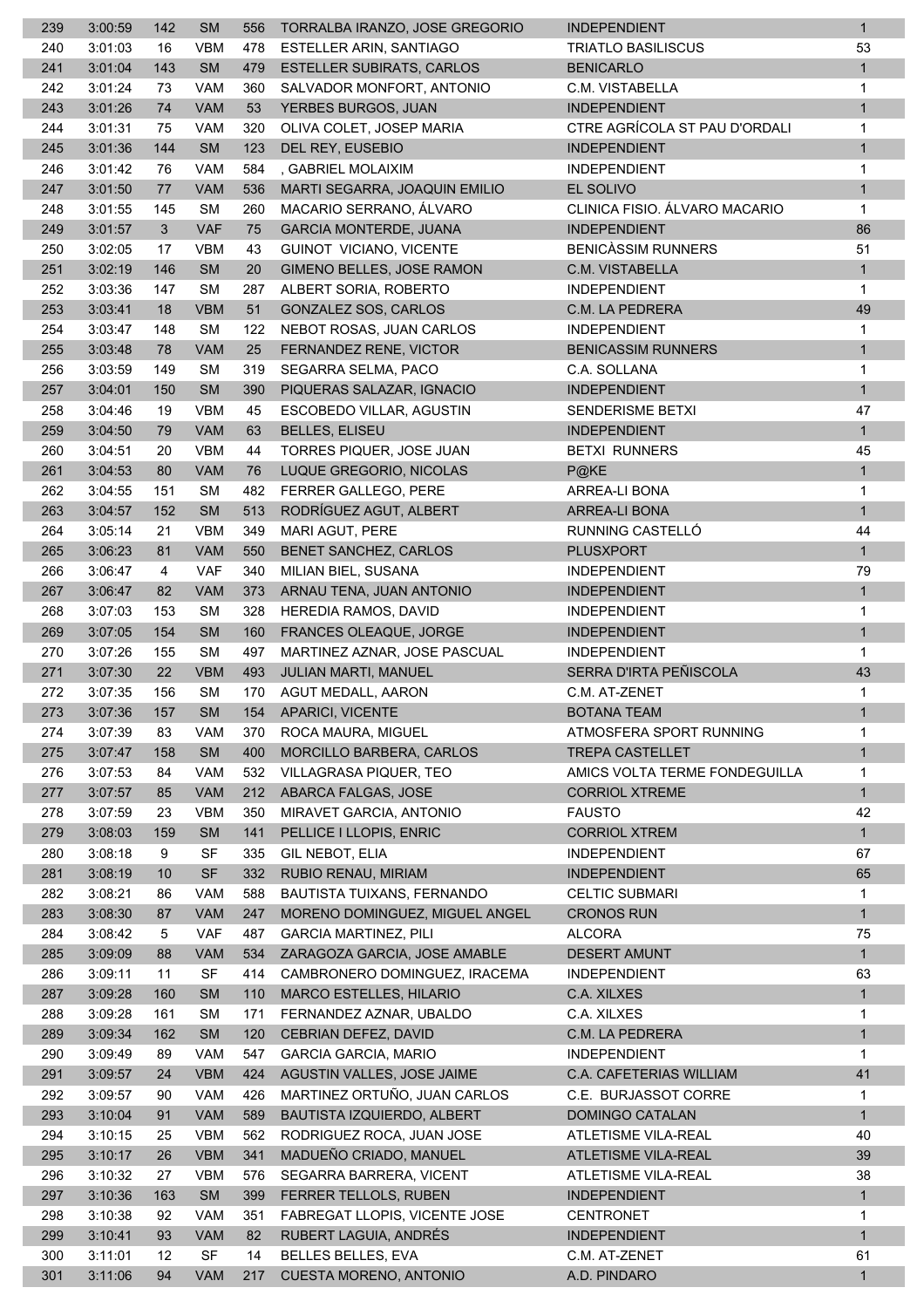| 302 | 3:11:10 | 164 | <b>SM</b>  | 457 | ALBERT RODA, NICOLAS              | <b>INDEPENDIENT</b>           | 1            |
|-----|---------|-----|------------|-----|-----------------------------------|-------------------------------|--------------|
| 303 | 3:11:44 | 95  | <b>VAM</b> | 376 | GARCIA CARREÑO, ANTONIO           | C.A. VALL D'UIXO              | $\mathbf{1}$ |
| 304 | 3:11:46 | 165 | <b>SM</b>  | 127 | FORES ROCA, RUBEN                 | <b>INDEPENDIENT</b>           | $\mathbf{1}$ |
| 305 | 3:11:54 | 13  | <b>SF</b>  | 295 | FONT GÓMEZ, JÚLIA                 | AMICS VOLTA TERME FONDEGUILLA | 59           |
| 306 | 3:12:17 | 166 | <b>SM</b>  | 283 | BELLES NOTARI, VICENTE            | <b>CELTIC SUBMARI</b>         | 1            |
| 307 | 3:12:25 | 167 | <b>SM</b>  | 391 | PASTOR EDO, VICENTE               | C.M. VILANOVA                 | $\mathbf{1}$ |
| 308 | 3:12:54 | 168 | <b>SM</b>  | 485 | <b>GALINDO PEREZ, OSCAR</b>       | C.A. XILXES                   | $\mathbf{1}$ |
| 309 | 3:13:13 | 169 | <b>SM</b>  | 339 | LATORRE URDANIZ, SERGIO           | <b>INDEPENDIENT</b>           | $\mathbf{1}$ |
| 310 | 3:13:15 | 170 | <b>SM</b>  | 114 | <b>GARCIA Ibars, CARLOS</b>       | DESÉRT AMUNT                  | 1            |
| 311 | 3:13:20 | 14  | <b>SF</b>  | 124 | MARTINEZ ALBA, LAURA              | <b>C.A. 42 Y PICO</b>         | 57           |
| 312 | 3:13:23 | 171 | <b>SM</b>  | 394 | BARRERA ULLDEMOLINS, JOSE VICENTE | RUNNING CASTELLÓ              | 1            |
| 313 | 3:13:37 | 96  | <b>VAM</b> | 95  | BELTRAN MAÑAS, FCO JAVIER         | <b>INDEPENDIENT</b>           | $\mathbf{1}$ |
| 314 | 3:13:40 | 172 | <b>SM</b>  | 261 | RIO MOLLA, FRAN                   | C.D. CAMP DE MORVEDRE         | 1            |
| 315 | 3:13:45 | 173 | <b>SM</b>  | 207 | PEREZ SANCHEZ, JOAQUIN            | <b>INDEPENDIENT</b>           | 1            |
| 316 | 3:13:58 | 174 | <b>SM</b>  | 531 | VERGARA LATORRE, FRANCISCO        | <b>INDEPENDIENT</b>           | 1            |
| 317 | 3:14:04 | 97  | <b>VAM</b> | 378 | PASTOR EDO, JOSE DANIEL           | C.M. VILANOVA                 | $\mathbf{1}$ |
|     |         | 98  | <b>VAM</b> |     |                                   |                               |              |
| 318 | 3:14:11 |     |            | 77  | <b>TENA TENA, ISMAEL</b>          | MERIDIANO 0                   | 1            |
| 319 | 3:14:22 | 99  | <b>VAM</b> | 94  | SALES PUIG, JUAN CARLOS           | <b>INDEPENDIENT</b>           | $\mathbf{1}$ |
| 320 | 3:14:28 | 175 | <b>SM</b>  | 499 | MIRAVET MIRALLES, DIEGO           | <b>INDEPENDIENT</b>           | 1            |
| 321 | 3:14:31 | 100 | <b>VAM</b> | 356 | ARNAU GIMENEZ, RAMON              | <b>PAPERAM</b>                | $\mathbf{1}$ |
| 322 | 3:14:33 | 28  | <b>VBM</b> | 347 | ARAGON ARNAU, BATISTE             | RUNNING CASTELLÓ              | 37           |
| 323 | 3:14:34 | 101 | <b>VAM</b> | 484 | FOLGADO MUNTANER, BLAS            | <b>RIBAPEU</b>                | $\mathbf{1}$ |
| 324 | 3:14:35 | 176 | SM         | 259 | RAMOS LOZANO, JOSE ENRIQUE        | <b>INDEPENDIENT</b>           | 1            |
| 325 | 3:14:37 | 177 | <b>SM</b>  | 107 | MOLINER MIRAVET, JUANJO           | <b>INDEPENDIENT</b>           | $\mathbf{1}$ |
| 326 | 3:14:41 | 178 | <b>SM</b>  | 423 | SALES ALARCON, CRISTIAN           | <b>INDEPENDIENT</b>           | 1            |
| 327 | 3:14:44 | 29  | <b>VBM</b> | 563 | ESCOBEDO VILLAR, MANUEL           | SENDERISME BETXI              | 36           |
| 328 | 3:14:58 | 179 | <b>SM</b>  | 468 | <b>CENTELLES ROMERO, JOAN</b>     | <b>DESERT AMUNT</b>           | $\mathbf{1}$ |
| 329 | 3:14:59 | 15  | <b>SF</b>  | 388 | ROVIRA COSTA, BEGOÑA              | <b>INDEPENDIENT</b>           | 55           |
| 330 | 3:15:02 | 102 | <b>VAM</b> | 79  | TOMAS PALLARES, JUAN JOSE         | RUNNING CASTELLÓ              | 1            |
| 331 | 3:15:03 | 30  | <b>VBM</b> | 501 | MONTANER BELENGUER, JOSE LUIS     | S.M.S.D. LA LLEBRE            | 35           |
| 332 | 3:15:03 | 6   | <b>VAF</b> | 530 | VALIENTE PORTA, CRISTINA          | S.M.S.D. LA LLEBRE            | 73           |
| 333 | 3:15:08 | 103 | <b>VAM</b> | 575 | SANCHEZ ROBLES, ISMAEL            | ATLETISME VILA-REAL           | $\mathbf{1}$ |
| 334 | 3:15:11 | 104 | <b>VAM</b> | 361 | <b>GRAU EJARQUE, JOSé LUIS</b>    | ABABOL                        | 1            |
| 335 | 3:15:13 | 105 | <b>VAM</b> | 72  | RAMIREZ GARCIA, FRANCISCO         | MAESTRAZGO-CAJARURALTERUEL    | $\mathbf{1}$ |
| 336 | 3:15:20 | 16  | SF         | 166 | AMELA MELIA, PAULA                | <b>INDEPENDIENT</b>           | 53           |
| 337 | 3:15:22 | 106 | <b>VAM</b> | 427 | ROCANDIO CASTELLANO, MANUEL       | <b>BAD RUNNERS RIBALTA</b>    | $\mathbf{1}$ |
| 338 | 3:15:37 | 180 | <b>SM</b>  | 119 | <b>IGLESIAS NEBOT, ALEJANDRO</b>  | C.A. 42 Y PICO                | 1            |
| 339 | 3:15:39 | 181 | <b>SM</b>  | 405 | OLMOS FERNANDEZ, DAVID            | C.D. ELITE                    | $\mathbf{1}$ |
| 340 | 3:15:41 | 182 | <b>SM</b>  | 443 | CORRALES TRILLO, DAVID            | <b>INDEPENDIENT</b>           | 1            |
| 341 | 3:15:48 | 107 | <b>VAM</b> | 266 | SORIANO LOPEZ, FCO JAVIER         | C.M. VISTABELLA               | $\mathbf{1}$ |
| 342 | 3:17:08 | 183 | <b>SM</b>  | 230 | GALLEGO JANSÀ, ALBERT             | C. EX. PIRENAIC               | 1            |
| 343 | 3:17:25 | 184 | SM         | 495 | LOPEZ EDO, TXEMA                  | <b>INDEPENDIENT</b>           | $\mathbf{1}$ |
|     |         |     | <b>VAM</b> |     |                                   |                               |              |
| 344 | 3:17:43 | 108 |            | 428 | CARRETERO CALLERO, MIGUEL ANGEL   | <b>INDEPENDIENT</b>           | 1            |
| 345 | 3:17:44 | 31  | <b>VBM</b> | 503 | MORA PEREZ, WILLIAM EDUARD        | <b>CAFETERIAS WILLIAM</b>     | 34           |
| 346 | 3:17:49 | 185 | <b>SM</b>  | 269 | BARRCHINA BANACLOCHE, FEDERICO    | C.E. ANEM TROTANT             | 1            |
| 347 | 3:18:01 | 186 | <b>SM</b>  | 136 | TENA VILARROYA, JORDI             | A.M. EL TURMELL-XERT          | $\mathbf{1}$ |
| 348 | 3:18:08 | 17  | <b>SF</b>  | 229 | GUILLEN MUÑOZ, CAROLINA           | RUNNING CASTELLÓ              | 51           |
| 349 | 3:18:38 | 109 | <b>VAM</b> | 298 | FONT PIQUER, ANGEL                | AMICS VOLTA TERME FONDEGUILLA | 1            |
| 350 | 3:18:55 | 187 | <b>SM</b>  | 250 | <b>GUAL OLARIA, JOAN</b>          | <b>INDEPENDIENT</b>           | 1            |
| 351 | 3:19:07 | 110 | <b>VAM</b> | 323 | CRUCES MAXIMIANO, JUAN            | <b>INDEPENDIENT</b>           | $\mathbf{1}$ |
| 352 | 3:19:42 | 111 | <b>VAM</b> | 211 | MUÑOZ VILA, ANTONIO               | C.M. VISTABELLA               | 1            |
| 353 | 3:19:45 | 112 | <b>VAM</b> | 215 | CANOS SANROQUE, JOSE              | C.A. NOULAS                   | $\mathbf{1}$ |
| 354 | 3:19:45 | 113 | <b>VAM</b> | 301 | PASCUAL PUCHADES, MANOLO          | C.A. NOULAS                   | 1            |
| 355 | 3:19:51 | 114 | <b>VAM</b> | 70  | MORALES CHUST, ISMAEL             | M.I.M                         | 1            |
| 356 | 3:19:56 | 32  | <b>VBM</b> | 502 | MONTSERRAT PRATS, JOSEP           | SERRA D'IRTA PEÑISCOLA        | 33           |
| 357 | 3:20:01 | 115 | <b>VAM</b> | 274 | BENSACH CUBEDO, FRAN              | <b>INDEPENDIENT</b>           | 1            |
| 358 | 3:20:12 | 188 | <b>SM</b>  | 410 | RAMOS FABREGAT, PABLO             | <b>INDEPENDIENT</b>           | 1            |
| 359 | 3:20:12 | 116 | <b>VAM</b> | 316 | CISNEROS REGALÓN, JAVIER          | <b>CXM VALENCIA</b>           | $\mathbf{1}$ |
| 360 | 3:20:13 | 18  | <b>SF</b>  | 241 | GISBERT GANDIA, MIRIAM            | <b>CXM VALENCIA</b>           | 49           |
| 361 | 3:20:15 | 189 | <b>SM</b>  | 279 | SOLER GUINOT, IVAN                | <b>CELTIC SUBMARI</b>         | 1            |
| 362 | 3:21:22 | 33  | <b>VBM</b> | 234 | CARTOIXA BRUSCA, MARTI            | <b>UEC TORTOSA</b>            | 32           |
| 363 | 3:21:38 | 190 | <b>SM</b>  | 452 | DEBINSKI, DANIEL                  | <b>INDEPENDIENT</b>           | $\mathbf{1}$ |
| 364 | 3:21:40 | 117 | <b>VAM</b> | 97  | <b>BALAGUER SANCHEZ, JORGE</b>    | PROFESIONALS SENDA TALES      | 1            |
|     |         |     |            |     |                                   |                               |              |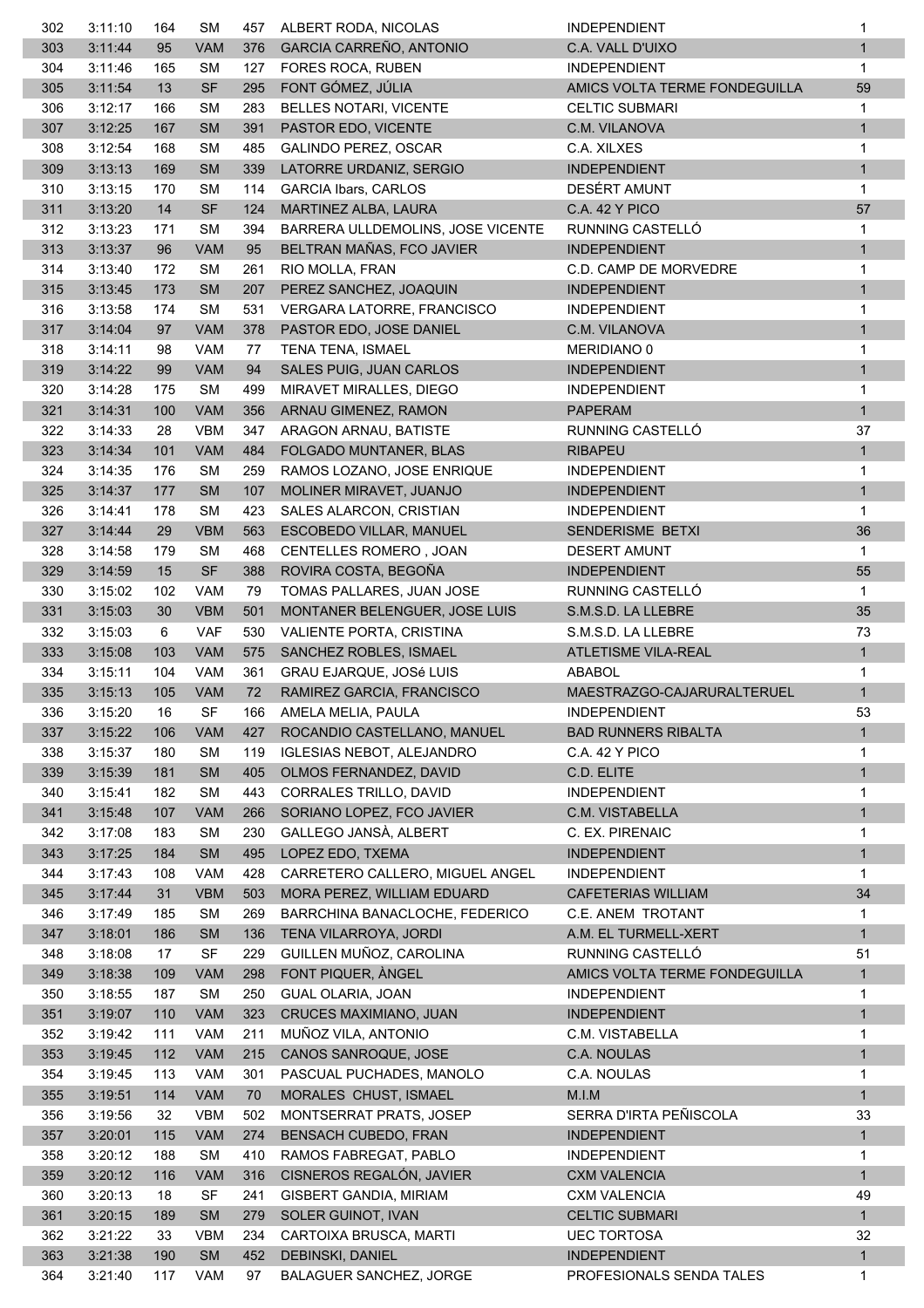| 365        | 3:21:40            | 34             | <b>VBM</b> | 233 | ARMENGOL TORRENT, JOSEP                                       | <b>CXM VALENCIA</b>                       | 31                |
|------------|--------------------|----------------|------------|-----|---------------------------------------------------------------|-------------------------------------------|-------------------|
| 366        | 3:22:21            | 191            | <b>SM</b>  | 277 | PORCAR IGUAL. JOAQUIN JOSE                                    | <b>INDEPENDIENT</b>                       | $\mathbf{1}$      |
| 367        | 3:22:59            | $\overline{7}$ | <b>VAF</b> | 453 | LETITIA MORAR, VIORICA                                        | <b>INDEPENDIENT</b>                       | 71                |
| 368        | 3:23:05            | 118            | VAM        | 355 | NUÑEZ LOPEZ, FRANCISCO                                        | M.I.M                                     | 1                 |
| 369        | 3:23:24            | 192            | <b>SM</b>  | 197 | FOLCH PERIS, JUAN CARLOS                                      | <b>INDEPENDIENT</b>                       | $\mathbf{1}$      |
| 370        | 3:24:01            | 193            | <b>SM</b>  | 500 | MIRO JUAN, DAVID                                              | <b>INDEPENDIENT</b>                       | 1                 |
| 371        | 3:24:17            | 194            | <b>SM</b>  | 470 | CERVERA QUEROL, XAVI                                          | <b>INDEPENDIENT</b>                       | $\mathbf{1}$      |
| 372        | 3:24:17            | 19             | <b>SF</b>  | 514 | RODRIGUEZ RIPOLLES, TERESA                                    | <b>INDEPENDIENT</b>                       | 47                |
| 373        | 3:24:28            | 195            | <b>SM</b>  | 146 | <b>BOIRA BOJADOS, MIGUEL</b>                                  | <b>RUNNING CABANES</b>                    | $\mathbf{1}$      |
| 374        | 3:24:35            | 196            | <b>SM</b>  | 412 | ANGEL PARDO, FERNANDO                                         | <b>INDEPENDIENT</b>                       | 1                 |
| 375        | 3:24:50            | 35             | <b>VBM</b> | 297 | ARNAU MOYA, FEDERICO                                          | M.I.M                                     | 30                |
| 376        | 3:24:50            | 36             | <b>VBM</b> | 300 | CERVERA MATEU, VICENTE                                        | M.I.M                                     | 29                |
| 377        | 3:25:07            | 119            | <b>VAM</b> | 359 | GARCÍA BARTOLL, CÈSAR                                         | <b>INDEPENDIENT</b>                       |                   |
|            |                    |                |            | 209 |                                                               |                                           | $\mathbf{1}$      |
| 378        | 3:25:30            | 120            | VAM        |     | HERNANDEZ SANCHEZ, ROGER                                      | C.D. RUNNERSWORLD                         | 1                 |
| 379        | 3:25:38            | 197            | <b>SM</b>  | 232 | ARMENGOL RIU, JOEL                                            | <b>INDEPENDIENT</b>                       | $\mathbf{1}$      |
| 380        | 3:25:55            | 121            | <b>VAM</b> | 458 | ALBIOL ESTELLER, JOSEP PASCUAL                                | C.M. BENASSAL                             | 1                 |
| 381        | 3:26:33            | 122            | <b>VAM</b> | 210 | RODRIGUEZ TORRIJOS, SALVA                                     | <b>ENDURANCE TRI-SPORT</b>                | $\mathbf{1}$      |
| 382        | 3:27:06            | 198            | <b>SM</b>  | 494 | LLOBELL ESCRIBANO, JOSE                                       | C.A. XILXES                               | 1                 |
| 383        | 3:27:06            | 8              | <b>VAF</b> | 352 | DIAGO SEGARRA, JOAQUI                                         | <b>BENICASSIM RUNNERS</b>                 | 69                |
| 384        | 3:28:28            | 37             | <b>VBM</b> | 523 | SERRANO MARTINEZ, ARTURO                                      | M.I.M.                                    | 28                |
| 385        | 3:28:28            | 123            | VAM        | 64  | ORTIZ MARCO, JORGE                                            | M.I.M                                     | 1                 |
| 386        | 3:28:33            | 199            | <b>SM</b>  | 408 | MARCELO MONTAÑES, OSCAR                                       | EI A CORRER                               | 1                 |
| 387        | 3:28:36            | $\overline{1}$ | <b>VBF</b> | 187 | CARBONELL FERRANDO, MERCEDES                                  | <b>C.E.T VALLDIGNA</b>                    | 110               |
| 388        | 3:28:42            | 200            | <b>SM</b>  | 417 | <b>ESCRIG ALBERT, RECA</b>                                    | <b>INDEPENDIENT</b>                       | 1                 |
| 389        | 3:28:49            | 201            | <b>SM</b>  | 121 | VALERO BARRACHINA, SERGIO                                     | C.M. LA PEDRERA                           | $\mathbf{1}$      |
| 390        | 3:28:49            | 20             | <b>SF</b>  | 138 | PAUNER MESEGUER, PRISCILA                                     | C.M. VISTABELLA                           | 45                |
| 391        | 3:29:10            | 38             | <b>VBM</b> | 542 | JULIAN MARTI, JUAN JOSE                                       | SERRA D'IRTA PEÑISCOLA                    | 27                |
| 392        | 3:29:33            | 9              | <b>VAF</b> | 364 | ANDREU GALLEGO, JULIA                                         | AMICS VOLTA TERME FONDEGUILLA             | 67                |
| 393        | 3:29:34            | 10             | <b>VAF</b> | 365 | ALONSO MARTIN, BEATRIZ                                        | C.M. DESERT AMUNT                         | 65                |
| 394        | 3:29:46            | 202            | <b>SM</b>  | 193 | ALMUNIA CATALÁ, PACO                                          | C.M. VISTABELLA                           | 1                 |
| 395        | 3:29:54            | 203            | <b>SM</b>  | 460 | ARJONA VILCHES, JUAN MANUEL                                   | <b>INDEPENDIENT</b>                       | 1                 |
| 396        | 3:30:46            | 124            | <b>VAM</b> | 23  | BEAMONTE CORDOBA, EDUARDO                                     | PEÑA EL COYOTE                            | 1                 |
| 397        | 3:31:11            | 204            | <b>SM</b>  | 174 | LLOSCOS BENEITO, JUAN                                         | URBAN SPORT CLUB                          | $\mathbf{1}$      |
| 398        | 3:31:29            | 125            | <b>VAM</b> | 581 | PARRAGA CLAR, MARCELINO                                       | <b>INDEPENDIENT</b>                       | 1                 |
| 399        | 3:32:13            | 126            | VAM        |     | 112 BELLES BELTRAN, HECTOR                                    | LES COVES                                 | $\mathbf{1}$      |
| 400        | 3:33:02            | 205            | SM         | 481 | FERNANDEZ ESCOIN, DAVID                                       | <b>INDEPENDIENT</b>                       | 1                 |
| 401        | 3:33:08            | 11             | VAF        | 529 | USO REYNES, MªCARMEN                                          | M.I.M                                     | 63                |
| 402        | 3:33:09            | 39             | <b>VBM</b> | 46  | BRETÓ PARIS, JOSE GREGORIO                                    | C.E. XIRUCA-BENICARLÓ                     | 26                |
| 403        | 3:33:10            | 206            | <b>SM</b>  | 538 | FONTANA RODRIGUEZ, PABLO                                      | <b>INDEPENDIENT</b>                       | $\mathbf{1}$      |
| 404        | 3:33:14            | 207            | <b>SM</b>  | 451 | MIRO CERVERA, JORGE                                           | <b>INDEPENDIENT</b>                       | $\mathbf{1}$      |
| 405        | 3:33:18            | 12             | <b>VAF</b> | 109 | MOLINER BELLMUNT, MARI CARMEN                                 | C.M. DESNIVELL                            | 61                |
| 406        | 3:33:36            | 208            | <b>SM</b>  | 128 | MORELLÀ MUÑOZ, QUIQUE                                         | <b>ESPEMO</b>                             | 1                 |
| 407        | 3:33:47            | 127            | <b>VAM</b> | 71  | <b>VICIANO VILAR, SERGI</b>                                   | <b>INDEPENDIENT</b>                       | $\mathbf{1}$      |
| 408        | 3:33:49            | 13             | <b>VAF</b> | 214 | FELIU LLOPIS, MONICA                                          | RUNNING CASTELLÓ                          | 59                |
| 409        | 3:34:06            | 128            | <b>VAM</b> | 102 | FERNANDEZ MONTOLIU, RAFAEL                                    | C.M. AT-ZENET                             | $\mathbf{1}$      |
| 410        | 3:34:06            | 40             | <b>VBM</b> | 477 | ESCRIG ALBERT, JOSE MARIA                                     | C.M. AT-ZENET                             | 25                |
| 411        | 3:34:06            | 41             | <b>VBM</b> | 48  | <b>AGUT ESCRIG, DEMETRIO</b>                                  | C.M. AT-ZENET                             | 24                |
| 412        | 3:35:32            | 14             | <b>VAF</b> | 78  | VILLALBA FAULI, MARIA DEL CARMEN                              | M.I.M                                     | 57                |
| 413        | 3:35:56            | 129            | <b>VAM</b> | 336 | <b>GAYARRE LESACA, PATXI</b>                                  | <b>INDEPENDIENT</b>                       | $\mathbf{1}$      |
| 414        | 3:35:58            | 209            | <b>SM</b>  | 150 | <b>BABILONI RUBIO, JAVI</b>                                   | <b>INDEPENDIENT</b>                       | 1                 |
| 415        | 3:36:22            | 210            | <b>SM</b>  | 413 | MOLINER SALVADOR, RAUL                                        | <b>INDEPENDIENT</b>                       | $\mathbf{1}$      |
| 416        | 3:36:31            | 130            | <b>VAM</b> | 406 | MARES MARTINEZ, VICENTE                                       | C.M. MISLATA                              | $\mathbf{1}$      |
| 417        | 3:36:31            | 211            | SM         | 431 | MARRERO VENDRELL, JAVIER                                      | C.M. MISLATA                              | $\mathbf{1}$      |
| 418        | 3:36:56            | 212            | <b>SM</b>  | 142 | PLANCHA BLASCO, CARLOS                                        | <b>C.E.T VALLDIGNA</b>                    | 1                 |
| 419        | 3:37:24            | 42             | <b>VBM</b> | 473 | DEVIS CAPILLA, PEPE                                           | C.A. CASAS BAJAS                          | 23                |
| 420        | 3:37:29            | 131            | <b>VAM</b> | 73  | ANDRES BELTRAN, MIGUEL ANGEL                                  | <b>INDEPENDIENT</b>                       | 1                 |
| 421        | 3:38:14            | 132            | VAM        | 564 | OSUNA GONZALEZ, PACO                                          | ATLETISME VILA-REAL                       | $\mathbf{1}$      |
| 422        | 3:38:17            | 133            | <b>VAM</b> | 329 | <b>BOU VENTURA, FELIX</b>                                     | <b>INDEPENDIENT</b>                       | 1                 |
| 423        | 3:38:34            | 213            | SM         | 585 | TENA BATALLA, RUBEN                                           | <b>INDEPENDIENT</b>                       | $\mathbf{1}$      |
|            |                    |                | <b>VAM</b> | 380 |                                                               |                                           |                   |
| 424<br>425 | 3:38:35<br>3:39:03 | 134<br>214     | <b>SM</b>  | 173 | LOZANO MENDOZA, JOSE MARIA<br><b>ESCRIG SILVESTRE, AMADEO</b> | <b>INDEPENDIENT</b><br><b>BOTANA TEAM</b> | 1<br>$\mathbf{1}$ |
| 426        | 3:39:04            | 135            | <b>VAM</b> | 308 | <b>ESCRIG MONTOLIU, VICTOR</b>                                | <b>BOTANA TEAM</b>                        | 1                 |
| 427        | 3:39:27            | 215            | <b>SM</b>  | 409 | RIPOLLES SEGARRA, JOSE ALBERTO                                | <b>INDEPENDIENT</b>                       | $\mathbf{1}$      |
|            |                    |                |            |     |                                                               |                                           |                   |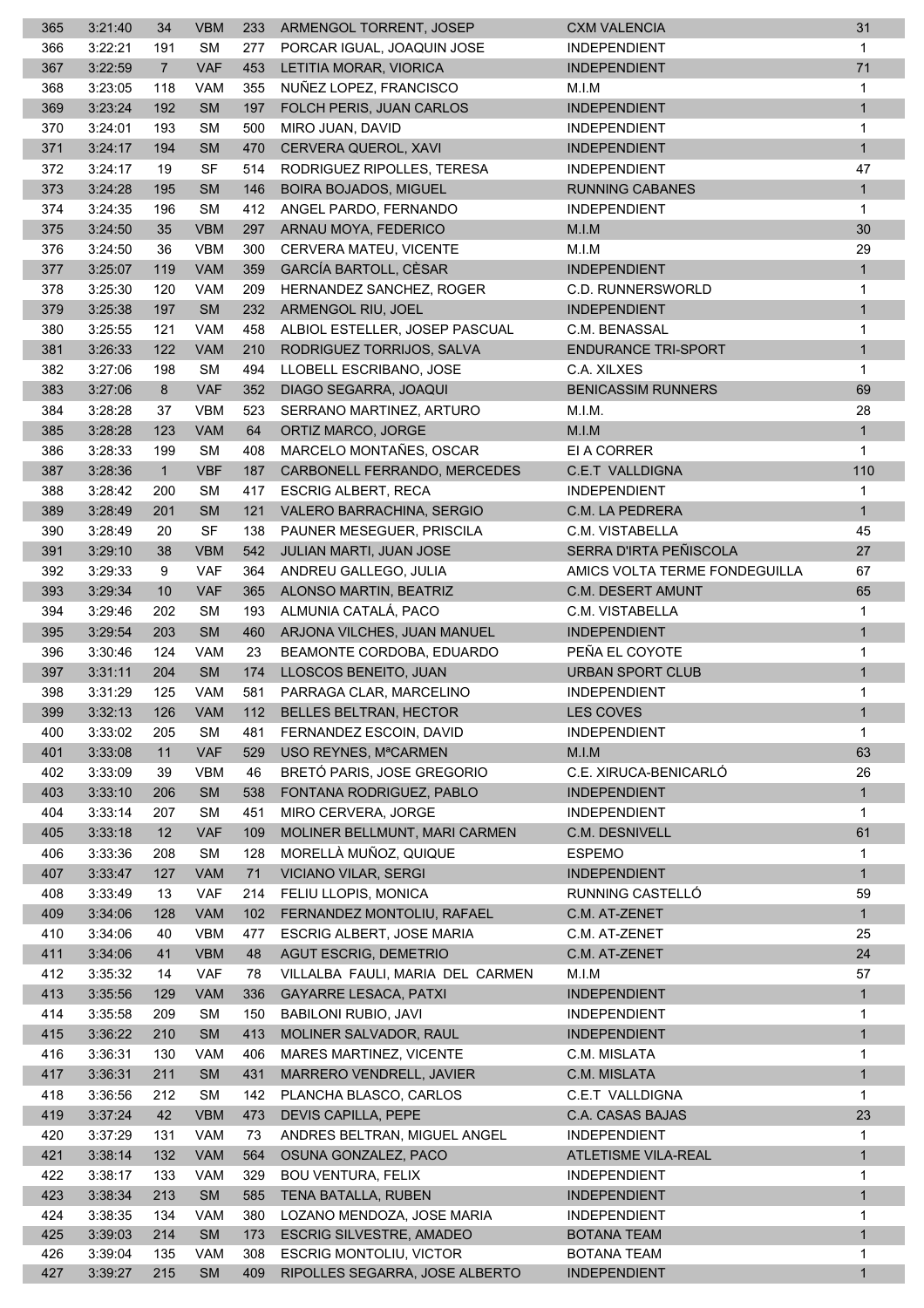| 428        | 3:40:49            | 216            | <b>SM</b>                | 545        | PARRA SEVILLA, JAIME                                  | <b>INDEPENDIENT</b>                        | 1                  |
|------------|--------------------|----------------|--------------------------|------------|-------------------------------------------------------|--------------------------------------------|--------------------|
| 429        | 3:40:49            | 217            | <b>SM</b>                | 546        | MANRIQUE GUMBAU, HECTOR                               | <b>INDEPENDIENT</b>                        | $\mathbf{1}$       |
| 430        | 3:40:49            | 21             | <b>SF</b>                | 544        | ROCHERA CASTILLO, EVA                                 | <b>INDEPENDIENT</b>                        | 44                 |
| 431        | 3:41:01            | 218            | <b>SM</b>                | 294        | MILLAN DE LA PEÑA, CRISTIAN                           | C.M. VISTABELLA                            | $\mathbf{1}$       |
| 432        | 3:41:57            | 136            | <b>VAM</b>               | 188        | OCHEDA HERVAS, JOSEP LLUIS                            | C.A. ELS COIXOS                            | 1                  |
| 433        | 3:41:59            | 219            | <b>SM</b>                | 130        | CENTELLES GUARCH, Juan Vicente                        | M.I.M                                      | $\mathbf{1}$       |
| 434        | 3:42:10            | 15             | <b>VAF</b>               | 83         | ALCON SOLER, MARIA                                    | CASTEMADER RUNNING TEAM                    | 55                 |
| 435        | 3:42:10            | 16             | <b>VAF</b>               | 68         | OLARIA GIL, FANY                                      | CASTEMADER RUNNING TEAM                    | 53                 |
| 436        | 3:43:03            | 220            | <b>SM</b>                | 327        | RUBERT EDO, EDUARDO                                   | <b>INDEPENDIENT</b>                        | $\mathbf 1$        |
| 437        | 3:43:16            | 221            | <b>SM</b>                | 161        | DOLZ BELTRÁN, CARLOS                                  | <b>INDEPENDIENT</b>                        | $\mathbf{1}$       |
| 438        | 3:43:17            | 22             | <b>SF</b>                | 258        | ESTRUCH PAREDES, INMA                                 | C.D. ES POSIBLE                            | 43                 |
| 439        | 3:43:45            | $\overline{2}$ | <b>VBF</b>               | 492        | JULIAN MARTI, MARIA PILAR                             | SERRA D'IRTA PEÑISCOLA                     | 97                 |
| 440        | 3:44:21            | 137            | <b>VAM</b>               | 306        | SANCHO CASTRO, OSCAR                                  | C.M. SERRA D'IRTA                          | 1                  |
| 441        | 3:44:32            | 17             | VAF                      | 524        | SOTOMAYOR RAYMOND, SARA                               | M.I.M.                                     | 51                 |
| 442        | 3:44:33            | 138            | VAM                      | 508        | POBO GODES, RAFA                                      | M.I.M.                                     | 1                  |
| 443        | 3:45:24            | 18             | <b>VAF</b>               | 99         | SULLER RIBES, ESTEFANIA                               | A.M. EL TURMELL-XERT                       | 49                 |
| 444        | 3:45:26            | 23             | <b>SF</b>                | 334        | RENAU HERRERO, ANA                                    | <b>INDEPENDIENT</b>                        | 42                 |
| 445        | 3:46:04            | 222            | <b>SM</b>                | 129        | MARIN GIL, ENRIQUE                                    | <b>INDEPENDIENT</b>                        | $\mathbf{1}$       |
| 446        | 3:47:06            | 43             | <b>VBM</b>               | 156        | ROSES MORANT, RAFA                                    | <b>INDEPENDIENT</b>                        | 22                 |
| 447        | 3:48:08            | 139            | <b>VAM</b>               | 582        | ARIAS BELENGUER, PEDRO                                | <b>INDEPENDIENT</b>                        | $\mathbf{1}$       |
| 448        | 3:48:08            | 140            | <b>VAM</b>               | 88         | GUAL, RAFA                                            | C.M. VISTABELLA                            | $\mathbf{1}$       |
| 449        | 3:48:17            | 24             | <b>SF</b>                | 318        | CHULIO FUSTER, DAVINIA                                | <b>C.D. RUNNERSWORLD</b>                   | 41                 |
| 450        | 3:48:17            | 223            | <b>SM</b>                | 201        | HERNANDEZ CARRASCO, SERGIO                            | <b>INDEPENDIENT</b>                        | 1                  |
| 451        | 3:48:28            | 44             | <b>VBM</b>               | 299        | PORCAR IBAÑEZ, VICENTE                                | C.M. AT-ZENET                              | 21                 |
| 452        | 3:48:52            | 141            | <b>VAM</b>               | 223        | LOPEZ, EDUARDO                                        | <b>INDEPENDIENT</b>                        | 1                  |
| 453        | 3:49:25            | 224            | SM                       | 387        | AVILA CALMAESTRA, ANTONIO                             | BRT73                                      | $\mathbf{1}$       |
| 454        | 3:49:51            | 225            | <b>SM</b>                | 310        | DOMENECH GINESTAR, AMADEO                             | <b>INDEPENDIENT</b>                        | 1                  |
| 455        | 3:51:37            | 45             | <b>VBM</b>               | 577        | OLUCHA MONTINS, JULIO                                 | <b>INDEPENDENT</b>                         | 20                 |
| 456        | 3:52:37            | 142            | <b>VAM</b>               | 273        | <b>MARTIN VICENT, PEDRO</b>                           | <b>INDEPENDIENT</b>                        | $\mathbf{1}$       |
| 457        | 3:54:04            | 226            | <b>SM</b>                | 505        | PARRA NOVA, JORDI                                     | <b>INDEPENDIENT</b>                        | $\mathbf{1}$       |
| 458        | 3:54:17            | 19             | <b>VAF</b>               | 246        | GONZÁLEZ MUNNÉ, OLGA                                  | C.M. AT-ZENET                              | 47                 |
| 459        | 3:55:30            | 46             | <b>VBM</b>               | 343        | CATALAN CATALAN, JUAN                                 | <b>INDEPENDIENT</b>                        | 19                 |
| 460        | 3:55:32            | 47             | <b>VBM</b>               | 346        | LOPEZ FLOR, JESUS                                     | <b>INDEPENDIENT</b>                        | 18                 |
| 461        | 3:57:40            | 227            | <b>SM</b>                | 420        | GIL TENA, JOSE MANUEL                                 | C.M. VISTABELLA                            | $\mathbf{1}$       |
| 462        | 3:57:40            | 228            | <b>SM</b>                | 539        | CATALUÑA OLUCHA, RAUL                                 | <b>INDEPENDIENT</b>                        | $\mathbf{1}$       |
| 463        | 3:58:36            | 48             | <b>VBM</b>               | 28         | GIL BENAGES, JOSE MARIA                               | C.M. PUERTOMINGALVO                        | 17                 |
| 464        | 3:58:36            | 20             | <b>VAF</b>               | 55         | MIRALLES CABALLER, ROSA                               | RUNNING VILAFRANCA                         | 45                 |
| 465        | 3:59:07            | 21             | <b>VAF</b>               | 377        | MONFERRER BADAL, MONICA                               | <b>INDEPENDIENT</b>                        | 44                 |
| 466        | 3:59:09            | 143            | <b>VAM</b>               | 363        | CHOVER PITARCH, JOSE                                  | <b>INDEPENDIENT</b>                        | 1                  |
| 467        | 3:59:20            | 49             | <b>VBM</b>               | 39         | NAVARRO ESTEBAN, XIMO                                 | MAESTRAT GLOBAL SL                         | 16                 |
| 468        | 3:59:27            | 22             | <b>VAF</b>               | 472        | COSANO BAENA, AUXI                                    | C.A. CASAS BAJAS                           | 43                 |
| 469        | 3:59:27            | 144            | <b>VAM</b>               | 488        | GARRIGA ALCAYDE, ALFRE                                | C.A. CASAS BAJAS                           | $\mathbf{1}$       |
| 470        | 4:00:30            | 145            | <b>VAM</b>               | 362        | MARTIN GAYET, JOSE ANTONIO                            | <b>INDEPENDIENT</b>                        | $\mathbf{1}$       |
| 471        | 4:01:56            | 23             | VAF                      | 540        | SORIANO BARBERÀ, PILAR                                | <b>INDEPENDIENT</b>                        | 42                 |
| 472        | 4:01:59            | 146            | <b>VAM</b>               | 375        | MONDEJAR SEBASTIAN, EUGENIA                           | <b>INDEPENDIENT</b>                        | 1                  |
| 473        | 4:05:09            | 147            | <b>VAM</b>               | 272        | VICENT DIAZ, JOSE LUIS                                | <b>SENDERISME BETXI</b>                    | $\mathbf{1}$       |
| 474        | 4:07:38            | 229            | <b>SM</b>                | 464        | CARBONELL SANCHIS, JOSE                               | <b>INDEPENDANCE</b>                        | 1                  |
| 475        | 4:07:38            | 230            | <b>SM</b>                | 518        | SAEZ BRU, VICTOR                                      | <b>INDEPENDANCE</b>                        | 1                  |
| 476        | 4:09:20            | 148            | <b>VAM</b>               | 437        | MARTINEZ FRUCTUOSO, JOSE LUIS                         | <b>INDEPENDIENT</b>                        | 1                  |
| 477        | 4:09:25            | 231            | SM                       | 196        | <b>GARCIA FRESQUET, LLUIS</b>                         | <b>INDEPENDIENT</b>                        | 1                  |
| 478        | 4:09:25            | 232            | <b>SM</b><br><b>VAM</b>  | 164        | MONZÓ BELLÉS, JORDI                                   | <b>INDEPENDIENT</b>                        | 1<br>1             |
| 479        | 4:09:31            | 149            |                          | 275        | <b>GARCIA VIA, PACO</b>                               | C.M. VILA-REAL                             |                    |
| 480        | 4:10:27            | 233            | <b>SM</b>                | 386        | GARCES FLECHA, FRANCISCO JAVIER                       | A.G. ABEURALL                              | 1                  |
| 481        | 4:11:40            | 234            | <b>SM</b>                | 158        | CASTELLS SANCHIS, JORGE                               | POCA ESPENTA                               | 1                  |
| 482        | 4:12:25<br>4:13:26 | 150            | <b>VAM</b><br><b>VBM</b> | 67         | PALAU OÑATE, MANUEL ANGEL                             | C.M. VISTABELLA                            | $\mathbf{1}$<br>15 |
| 483<br>484 | 4:16:17            | 50<br>24       | <b>VAF</b>               | 202<br>357 | BURDEUS PEREZ, GERARD JOSEP<br>CHOVER PITARCH, SUSANA | <b>INDEPENDIENT</b><br><b>INDEPENDIENT</b> | 41                 |
| 485        | 4:16:32            | 235            | SM                       | 407        | RALLO LUCENA, JAVIER                                  | <b>INDEPENDIENT</b>                        | $\mathbf{1}$       |
| 486        | 4:17:20            | 25             | <b>SF</b>                | 432        | LACALLE GARCIA, MERCHE                                | DONES+                                     | 40                 |
| 487        | 4:17:20            | 26             | <b>SF</b>                | 583        | BUERGUERA SIERRA, INMA                                | <b>INDEPENDIENT</b>                        | 39                 |
| 488        | 4:17:20            | 27             | <b>SF</b>                | 284        | ALFARO GARCIA, DORI                                   | <b>PLUXPORT</b>                            | 38                 |
| 489        | 4:17:22            | 51             | <b>VBM</b>               | 41         | CARREGUI PRIOR, JOSEP                                 | <b>RODENO</b>                              | 14                 |
| 490        | 4:23:08            | 236            | SM                       | 147        | SANCHEZ MORALES, IVAN                                 | URBAN SPORT CLUB                           | 1                  |
| 491        | 4:23:08            | 237            | <b>SM</b>                | 416        | CAMAHORT GUALLART, ALEJANDRO                          | <b>URBAN SPORT CLUB</b>                    | 1                  |
| 492        | 4:23:27            | 52             | <b>VBM</b>               | 42         | BATAN FONT, JOSE M <sup>a</sup>                       | C.E. CASTELLO                              | 13                 |
| 493        | 4:23:49            | 151            | <b>VAM</b>               | 580        | SALVADOR SALVADOR, PACO                               | <b>INDEPENDIENT</b>                        | $\mathbf{1}$       |
| 494        | 4:24:42            | 152            | VAM                      | 372        | CLARAMONTE GIMENO, VICENTE                            | <b>INDEPENDIENT</b>                        | 1                  |
|            |                    |                |                          |            |                                                       |                                            |                    |